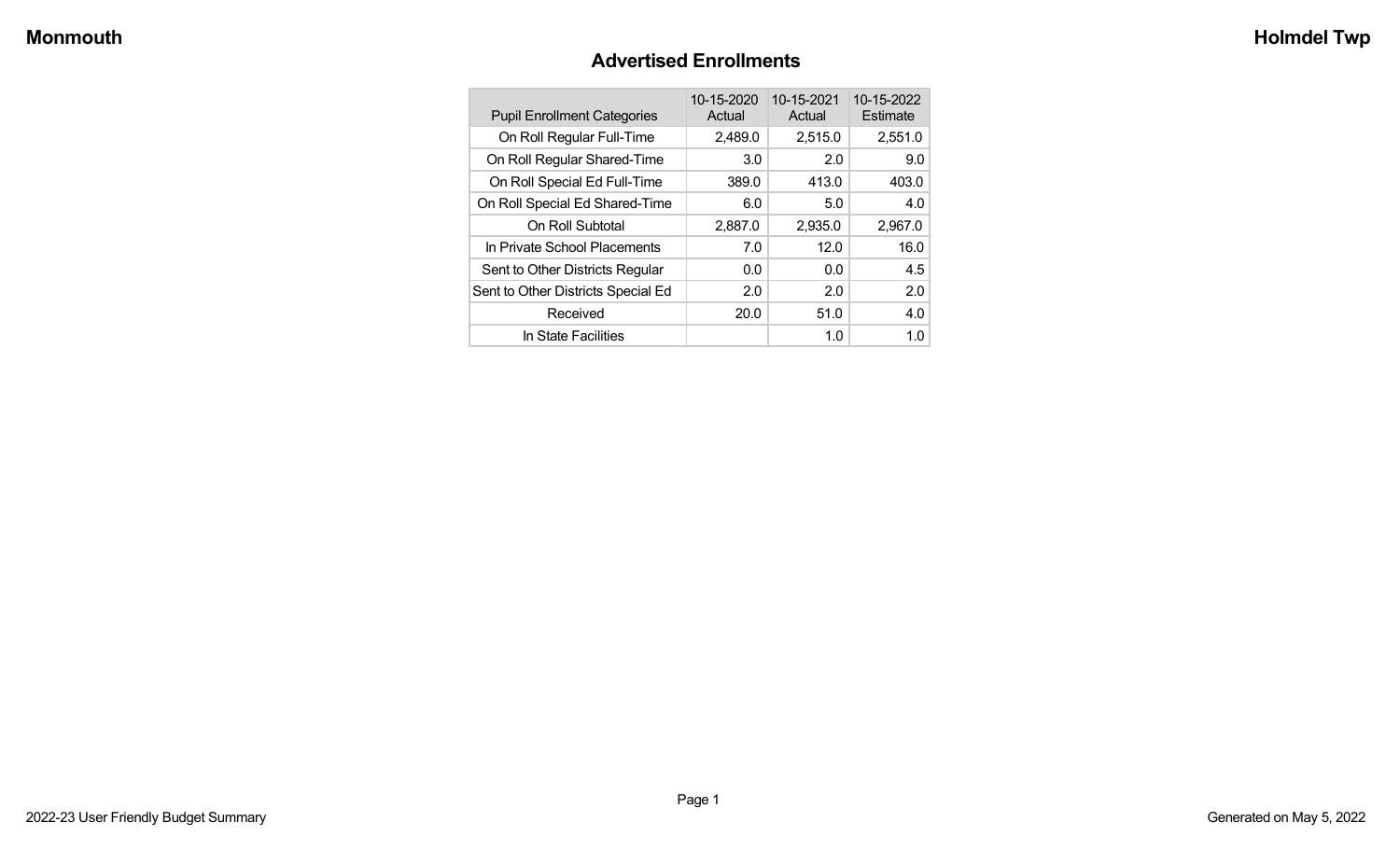#### **Advertised Revenues**

| <b>Budget Category</b>                            | Description                                                                | Account | 2020-21<br>Actual | 2021-22<br>Revised | 2022-23<br>Proposed |
|---------------------------------------------------|----------------------------------------------------------------------------|---------|-------------------|--------------------|---------------------|
|                                                   | Local Tax Levy                                                             | 10-1210 | 56,773,485        | 56,538,485         | 56,368,485          |
|                                                   | <b>Total Tuition</b>                                                       | 10-1300 | 282,306           | 0                  | 264,000             |
| <b>General Fund Revenues from Local Sources</b>   | <b>Unrestricted Miscellaneous Revenues</b>                                 | 10-1XXX | 299,125           | 448,000            | 184,000             |
|                                                   | Interest Earned on Maintenance Reserve                                     | 10-1XXX | $\Omega$          | 1,000              | 1,000               |
|                                                   | Interest Earned on Capital Reserve Funds                                   | 10-1XXX | $\Omega$          | 1,000              | 1,000               |
|                                                   | <b>Total Revenues from Local Sources</b>                                   |         | 57,354,916        | 56,988,485         | 56,818,485          |
|                                                   | Categorical Transportation Aid                                             | 10-3121 | 721,124           | 721,124            | 896,622             |
|                                                   | <b>Extraordinary Aid</b>                                                   | 10-3131 | 1,185,505         | 269,058            | 269,058             |
| <b>General Fund Revenues from State Sources</b>   | <b>Categorical Special Education Aid</b>                                   | 10-3132 | 1,867,125         | 2,501,950          | 2,960,177           |
|                                                   | <b>Categorical Security Aid</b>                                            | 10-3177 | 139,118           | 139,118            | 246,662             |
|                                                   | <b>Other State Aids</b>                                                    | 10-3XXX | 32,371            | 0                  | $\mathbf 0$         |
|                                                   | <b>Total Revenues from State Sources</b>                                   |         | 3,945,243         | 3,631,250          | 4,372,519           |
|                                                   | <b>Medicaid Reimbursement</b>                                              | 10-4200 | 15,054            | 19,326             | 25,325              |
| <b>General Fund Revenues from Federal Sources</b> | Other Federal Grant Revenue-Passed Through State                           | 10-42XX | 42,369            | 0                  | $\mathbf 0$         |
|                                                   | <b>Total Revenues from Federal Sources</b>                                 |         | 57,423            | 19,326             | 25,325              |
|                                                   | <b>Budgeted Fund Balance-Operating Budget</b>                              | 10-303  | 0                 | 2,150,000          | 2,150,000           |
| <b>General Fund Revenues from Other Sources</b>   | Withdrawal from Capital Reserve for Excess Cost and Other Capital Projects | 10-309  | $\mathbf{0}$      | 1,500,000          | 0                   |
|                                                   | <b>Adjustment for Prior Year Encumbrances</b>                              |         | $\Omega$          | 528,868            | $\Omega$            |
|                                                   | Actual Revenues (Over)/Under Expenditures                                  |         | 21,743            | $\Omega$           | $\Omega$            |
| <b>General Fund Revenues</b>                      | <b>Total Operating Budget</b>                                              |         | 61,379,325        | 64,817,929         | 63,366,329          |
|                                                   | <b>Student Activity Fund Revenue</b>                                       | 20-1760 | 235,325           | 0                  | $\Omega$            |
| Special Revenue Fund Revenues from Local Sources  | Scholarship Fund Revenue                                                   | 20-1770 | 100               | $\Omega$           | 0                   |
|                                                   | <b>Other Revenue from Local Sources</b>                                    | 20-1XXX | 210,854           | 425,349            | $\Omega$            |
|                                                   | <b>Total Revenues from Local Sources</b>                                   | 20-1XXX | 446,279           | 425,349            | 0                   |
|                                                   | <b>Other Restricted Entitlements</b>                                       | 20-32XX | 672,436           | $\Omega$           | $\Omega$            |
| Special Revenue Fund Revenues from State Sources  | State Grants Through Intermediate Sources                                  | 20-3700 | $\Omega$          | 680,864            | 578,735             |
|                                                   | <b>Total Revenues from State Sources</b>                                   |         | 672,436           | 680,864            | 578,735             |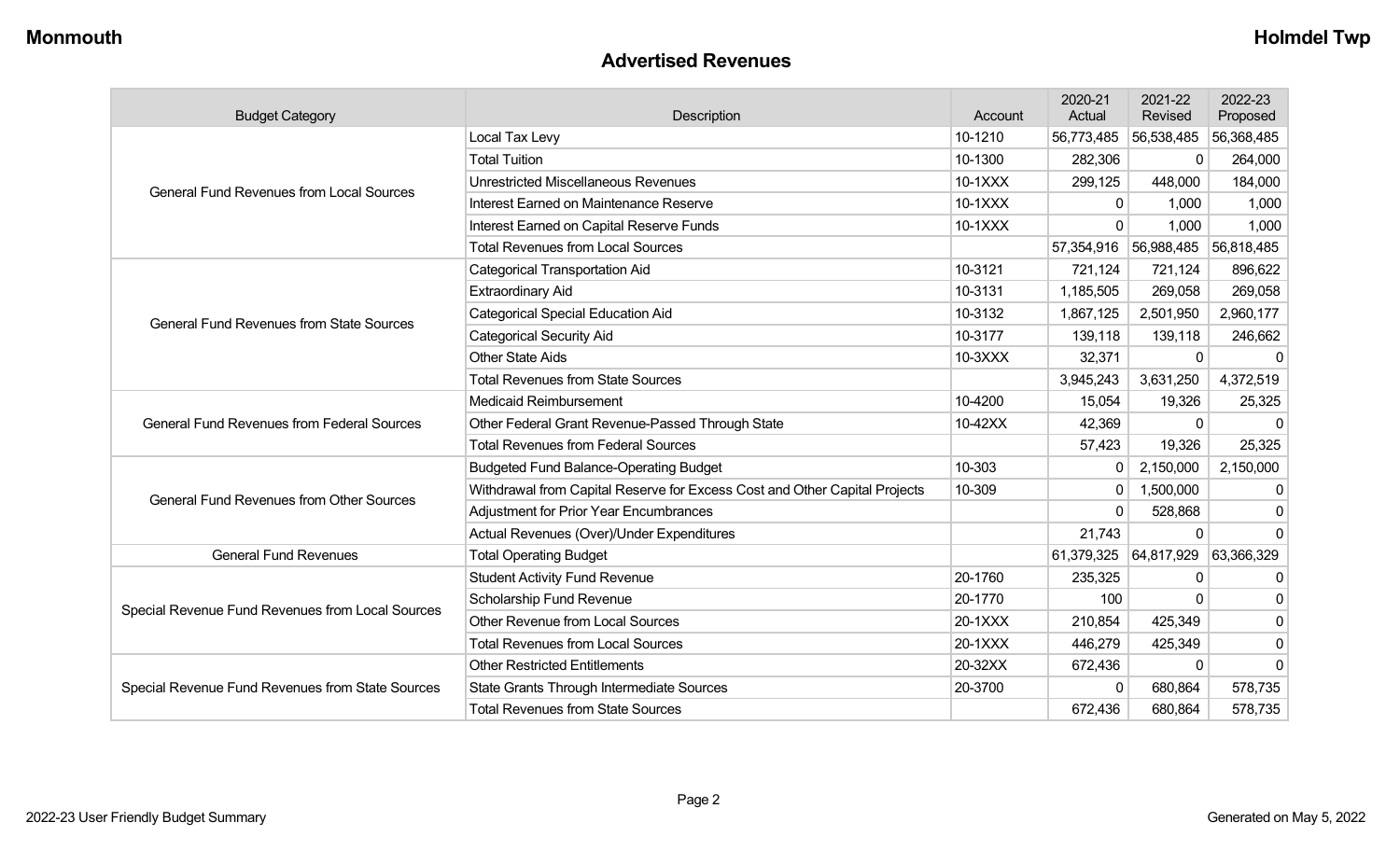#### **Advertised Revenues**

| <b>Budget Category</b>                             | Description                                             | Account      | 2020-21<br>Actual     | 2021-22<br>Revised | 2022-23<br>Proposed |
|----------------------------------------------------|---------------------------------------------------------|--------------|-----------------------|--------------------|---------------------|
|                                                    | Title I                                                 | 20-4411-4416 | 156,268               | 136,290            | 115,848             |
|                                                    | Title II                                                | 20-4451-4455 | 28,994                | 32,133             | 27,314              |
|                                                    | Title IV                                                | 20-4471-4474 | 6,898                 | 11,731             | 9,971               |
|                                                    | <b>ARP-IDEA Preschool</b>                               | 20-4409      | 0                     | 14,928             |                     |
|                                                    | <b>ARP-IDEA Basic</b>                                   | 20-4419      | $\Omega$              | 174,770            | $\Omega$            |
|                                                    | IDEA Part B (Handicapped)                               | 20-4420-4429 | 815,225               | 770,902            | 655,268             |
| Special Revenue Fund Revenues from Federal Sources | <b>CARES Act Education Stabilization Fund</b>           | 20-4530      | 172,514               | 2,066              | 0                   |
|                                                    | Superstorm Sandy-FEMA/Other Restricted Recovery Sources | 20-4526      | 34,187                | O                  |                     |
|                                                    | <b>CARES-Digital Divide Grant</b>                       | 20-4531      | 53,710                | $\Omega$           | $\mathbf{0}$        |
|                                                    | Coronavirus Relief Fund (CRF)                           | 20-4532      | 77,513                | $\Omega$           | $\mathbf{0}$        |
|                                                    | <b>CRRSA Act-ESSER II</b>                               | 20-4534      | 0                     | 526,771            | 0                   |
|                                                    | <b>CRRSA Act-Learning Acceleration Grant</b>            | 20-4535      | 156,231               | 33,806             | $\mathbf{0}$        |
|                                                    | <b>CRRSA Act-Mental Health Grant</b>                    | 20-4536      | $\Omega$              | 45,000             | $\Omega$            |
|                                                    | <b>Total Revenues from Federal Sources</b>              |              | 1,501,540             | 1,748,397          | 808,401             |
| Special Revenue Fund Revenues                      | <b>Total Grants and Entitlements</b>                    |              | 2,658,740             | 2,854,610          | 1,387,136           |
|                                                    | Local Tax Levy                                          | 40-1210      | 2,865,153             | 2,850,578          | 2,850,578           |
| Debt Service Fund Revenues from Local Sources      | <b>Other Miscellaneous</b>                              | 40-1XXX      | 21,523                | 0                  |                     |
|                                                    | Miscellaneous                                           | 40-1XXX      | 21,523                | $\Omega$           | $\Omega$            |
|                                                    | <b>Total Revenues from Local Sources</b>                |              | 2,886,676             | 2,850,578          | 2,850,578           |
| Debt Service Fund Revenues from State Sources      | Debt Service Aid Type II                                | 40-3160      | 519,890               | 524,461            | 502,489             |
|                                                    | <b>Budgeted Fund Balance</b>                            | 40-303       | 0                     | 417,296            | 406,306             |
| Debt Service Fund Revenues from Other Sources      | <b>Total Local Repayment of Debt</b>                    |              | 3,406,566             | 3,792,335          | 3,759,373           |
|                                                    | Actual Revenues (Over)/Under Expenditures               |              | 417,019               | 0                  | $\Omega$            |
| Debt Service Fund Revenues                         | <b>Total Repayment of Debt</b>                          |              | 3,823,585             | 3,792,335          | 3,759,373           |
| All Fund Revenues                                  | <b>Total Revenues/Sources</b>                           |              | 67,861,650 71,464,874 |                    | 68,512,838          |
| <b>Revenues Net of Transfers</b>                   | <b>Total Revenues/Sources Net of Transfers</b>          |              | 67,861,650 71,464,874 |                    | 68,512,838          |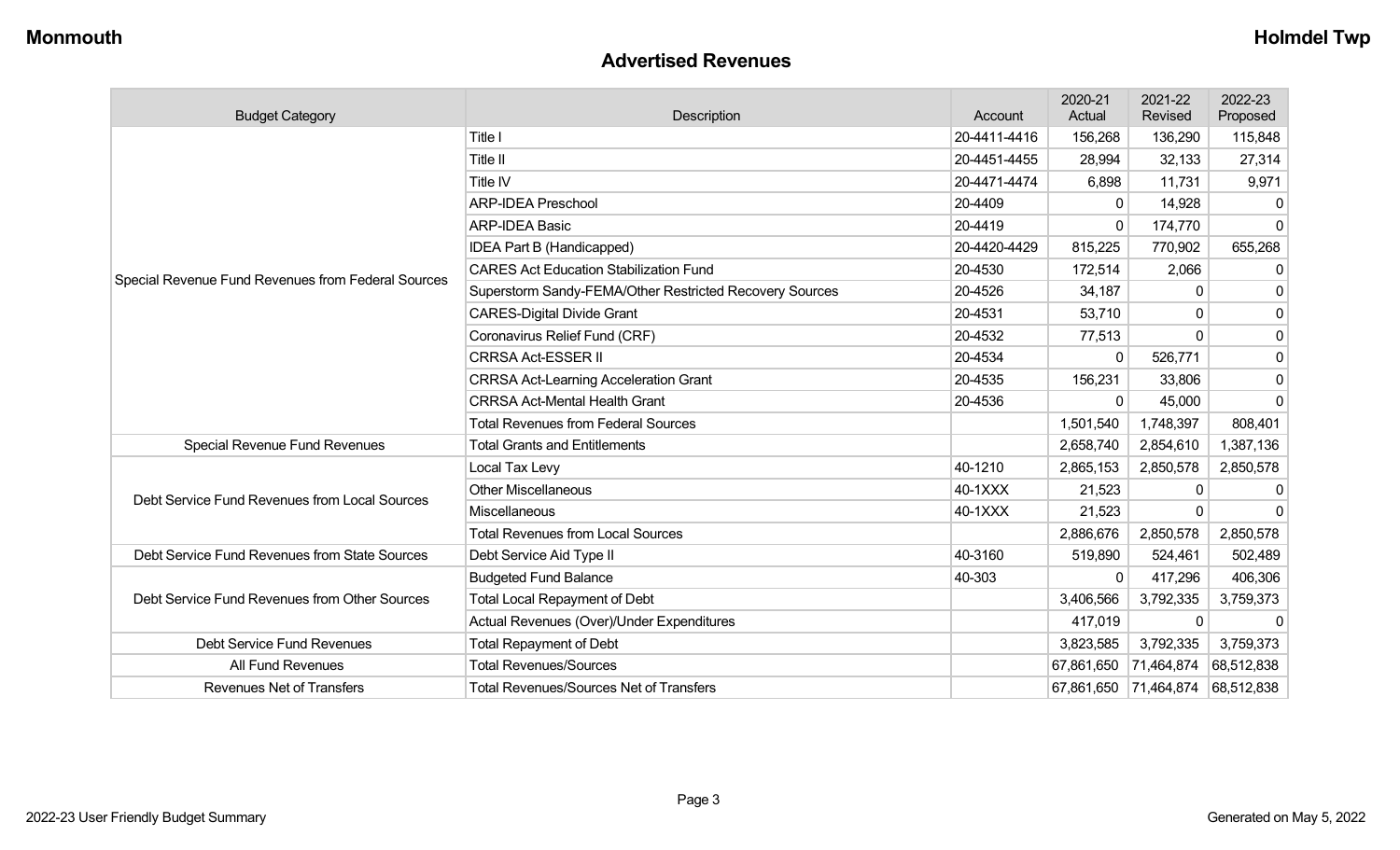## **Advertised Appropriations**

| <b>Budget Category</b>                               | Description                                                                        | Account        | 2020-21<br>Actual | 2021-22<br>Revised               | 2022-23<br>Proposed |
|------------------------------------------------------|------------------------------------------------------------------------------------|----------------|-------------------|----------------------------------|---------------------|
|                                                      | Regular Programs-Instruction                                                       | 11-1XX-100-XXX | 18,351,792        | 19,013,252                       | 19,351,052          |
|                                                      | <b>Special Education-Instruction</b>                                               | 11-2XX-100-XXX | 6,270,735         | 6,404,020                        | 6,789,798           |
| General Fund Current Expenses for Instruction        | <b>Basic Skills/Remedial-Instruction</b>                                           | 11-230-100-XXX | 757,213           | 758,657                          | 768,358             |
|                                                      | <b>Bilingual Education-Instruction</b>                                             | 11-240-100-XXX | 146,260           | 146,129                          | 149,039             |
|                                                      | School-Sponsored Cocurricular or Extracurricular Activities-Instruction            | 11-401-100-XXX | 195,916           | 260,891                          | 263,321             |
|                                                      | School-Sponsored Athletics-Instruction                                             | 11-402-100-XXX | 636,398           | 696,333                          | 707,963             |
|                                                      | Undistributed Expenditures-Instruction (Tuition)                                   | 11-000-100-XXX | 1,059,033         | 1,413,025                        | 1,523,736           |
|                                                      | Undistributed Expenditures-Attendance and Social Work                              | 11-000-211-XXX | 0                 | 0                                | 178,775             |
|                                                      | Undistributed Expenditures-Health Services                                         | 11-000-213-XXX | 555,259           | 707,941                          | 596,776             |
|                                                      | Undistributed Expenditures-Speech, OT, PT and Related Services                     | 11-000-216-XXX | 1,244,920         | 1,254,073                        | 1,262,905           |
|                                                      | Undistributed Expenditures-Other Support Services, Students-Extraordinary Services | 11-000-217-XXX | 1,119,569         | 1,116,819                        | 1,035,072           |
|                                                      | Undistributed Expenditures-Guidance                                                | 11-000-218-XXX | 1,348,834         | 1,354,647                        | 1,369,935           |
|                                                      | Undistributed Expenditures-Child Study Teams                                       | 11-000-219-XXX | 1,403,550         | 1,344,579                        | 1,308,390           |
|                                                      | Undistributed Expenditures-Improvement of Instruction Services                     | 11-000-221-XXX | 1,290,909         | 1,368,259                        | 1,330,233           |
| General Fund Current Expenses for Support Services   | Undistributed Expenditures-Education Media Services/Library                        | 11-000-222-XXX | 913,922           | 922,586                          | 961,460             |
|                                                      | Undistributed Expenditures-Instructional Staff Training Services                   | 11-000-223-XXX | 136,144           | 156,604                          | 79,900              |
|                                                      | Undistributed Expenditures-Support Services-General Administration                 | 11-000-230-XXX | 619,164           | 706,756                          | 686,436             |
|                                                      | Undistributed Expenditures-Support Services-School Administration                  | 11-000-240-XXX | 1,710,533         | 1,746,031                        | 1,804,463           |
|                                                      | <b>Undistributed Expenditures-Central Services</b>                                 | 11-000-251-XXX | 905,592           | 958,944                          | 982,607             |
|                                                      | Undistributed Expenditures-Administrative InformationTechnology                    | 11-000-252-XXX | 67,516            | 68,164                           | 69,764              |
|                                                      | Undistributed Expenditures-Operation and Maintenance of Plant Services             | 11-000-26X-XXX | 7,032,670         | 7,338,499                        | 6,704,102           |
|                                                      | Undistributed Expenditures-Student Transportation Services                         | 11-000-270-XXX | 2,860,779         | 3,225,575                        | 3,372,084           |
|                                                      | Personal Services-Employee Benefits                                                | 11-XXX-XXX-2XX | 11,083,312        | 11,930,630                       | 11,491,041          |
|                                                      | <b>Total Undistributed Expenditures</b>                                            |                |                   | 33,351,706 35,613,132 34,757,679 |                     |
| General Fund Current Expenses for Increased Reserves | Interest Earned on Maintenance Reserve                                             | 10-606         | 0                 | 1,000                            | 1,000               |
|                                                      | Increase In Maintenance Reserve                                                    | 10-606         | 100,000           | $\Omega$                         | $\Omega$            |
| <b>General Fund Current Expenses</b>                 | <b>Total General Current Expense</b>                                               |                | 59,810,020        | 62,893,414 62,788,210            |                     |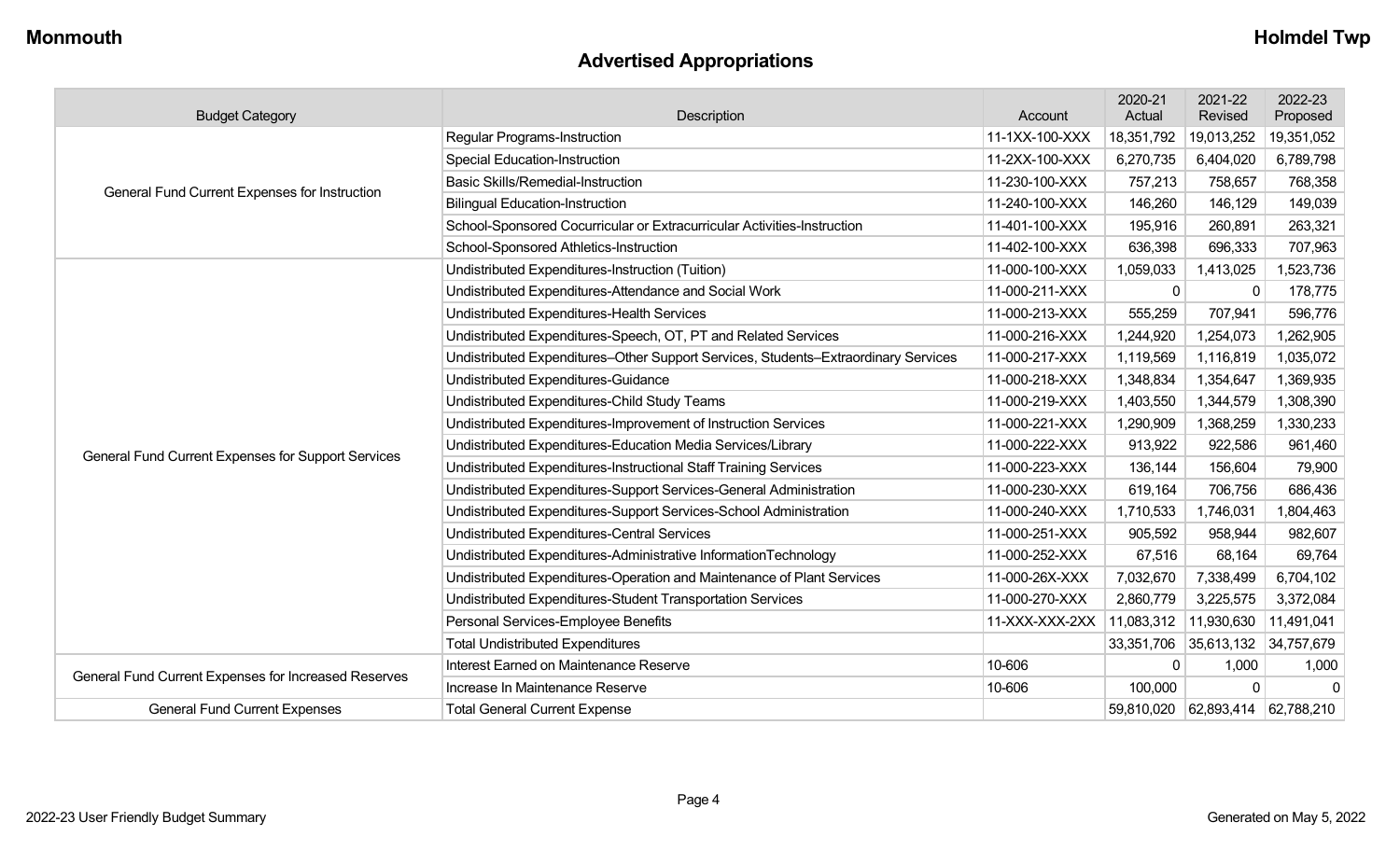## **Advertised Appropriations**

| <b>Budget Category</b>                                    | Description                                             | Account        | 2020-21<br>Actual | 2021-22<br>Revised | 2022-23<br>Proposed |
|-----------------------------------------------------------|---------------------------------------------------------|----------------|-------------------|--------------------|---------------------|
|                                                           | Equipment                                               | 12-XXX-XXX-730 | 57,790            | 50,000             | 48,604              |
|                                                           | <b>Facilities Acquisition and Construction Services</b> | 12-000-400-XXX | 511,515           | 1,873,515          | 528,515             |
| <b>Capital Outlay</b>                                     | Increase In Capital Reserve                             | 10-604         | 1,000,000         | $\mathbf{0}$       | $\mathbf 0$         |
|                                                           | Interest Deposit to Capital Reserve                     | 10-604         | $\mathbf 0$       | 1,000              | 1,000               |
|                                                           | <b>Total Capital Outlay</b>                             |                | 1,569,305         | 1,924,515          | 578,119             |
| <b>General Fund Expenses and Transfers</b>                | <b>General Fund Grand Total</b>                         |                | 61,379,325        | 64,817,929         | 63,366,329          |
| Special Revenue Fund Expenses for Grants and Entitlements | <b>Local Projects</b>                                   | 20-XXX-XXX-XXX | 210,854           | 425,349            | 0                   |
|                                                           | Nonpublic Textbooks                                     | 20-XXX-XXX-XXX | 75,391            | 70,343             | 59,792              |
|                                                           | Nonpublic Auxiliary Services                            | 20-XXX-XXX-XXX | 91,043            | 71,699             | 60,944              |
| Special Revenue Fund Expenses for Other State Projects    | Nonpublic Handicapped Services                          | 20-XXX-XXX-XXX | 168,020           | 149,790            | 127,322             |
|                                                           | <b>Nonpublic Nursing Services</b>                       | 20-XXX-XXX-XXX | 121,338           | 132,608            | 112,717             |
|                                                           | Nonpublic Technology Initiative                         | 20-XXX-XXX-XXX | $\Omega$          | 49,224             | 41,840              |
|                                                           | Nonpublic Security Aid                                  | 20-XXX-XXX-XXX | 216,644           | 207,200            | 176,120             |
| Special Revenue Fund Expenses for State Projects          | <b>Total State Projects</b><br>20-XXX-XXX-XXX           |                | 672,436           | 680,864            | 578,735             |
|                                                           | Title I                                                 | 20-XXX-XXX-XXX | 156,268           | 136,290            | 115,848             |
|                                                           | Title II                                                | 20-XXX-XXX-XXX | 28,994            | 32,133             | 27,314              |
|                                                           | Title IV                                                | 20-XXX-XXX-XXX | 6,898             | 11,731             | 9,971               |
|                                                           | IDEA Part B (Handicapped)                               | 20-XXX-XXX-XXX | 815,225           | 770,902            | 655,268             |
|                                                           | <b>ARP-IDEA Basic Grant Program</b>                     | 20-223-XXX-XXX | $\mathbf{0}$      | 174,770            | $\mathbf 0$         |
|                                                           | <b>ARP-IDEA Preschool Grant Program</b>                 | 20-224-XXX-XXX | $\Omega$          | 14,928             | $\mathbf{0}$        |
| Special Revenue Fund Expenses for Federal Projects        | <b>CARES Act Education Stabilization Fund</b>           | 20-477-XXX-XXX | 172,514           | 2,066              | $\mathbf 0$         |
|                                                           | Other                                                   | 20-XXX-XXX-XXX | 34,187            | $\Omega$           | $\mathbf 0$         |
|                                                           | Bridging the Digital Divide Program                     | 20-478-XXX-XXX | 53,710            | 0                  | $\mathbf 0$         |
|                                                           | Coronavirus Relief Fund (CRF) Grant Program             | 20-479-XXX-XXX | 77,513            | $\Omega$           | 0                   |
|                                                           | CRRSA Act-ESSER II Grant Program                        | 20-483-xxx-xxx | ∩                 | 526,771            | $\mathbf 0$         |
|                                                           | <b>CRRSA Act-Learning Acceleration Grant Program</b>    | 20-484-XXX-XXX | 156,231           | 33,806             | $\mathbf 0$         |
|                                                           | <b>CRRSA Act-Mental Health Grant Program</b>            | 20-485-XXX-XXX | $\Omega$          | 45,000             | $\Omega$            |
|                                                           | <b>Total Federal Projects</b>                           | 20-XXX-XXX-XXX | 1,501,540         | 1,748,397          | 808,401             |
| <b>Special Revenue Fund Expenses</b>                      | <b>Total Special Revenue Funds</b>                      |                | 2,658,740         | 2,854,610          | 1,387,136           |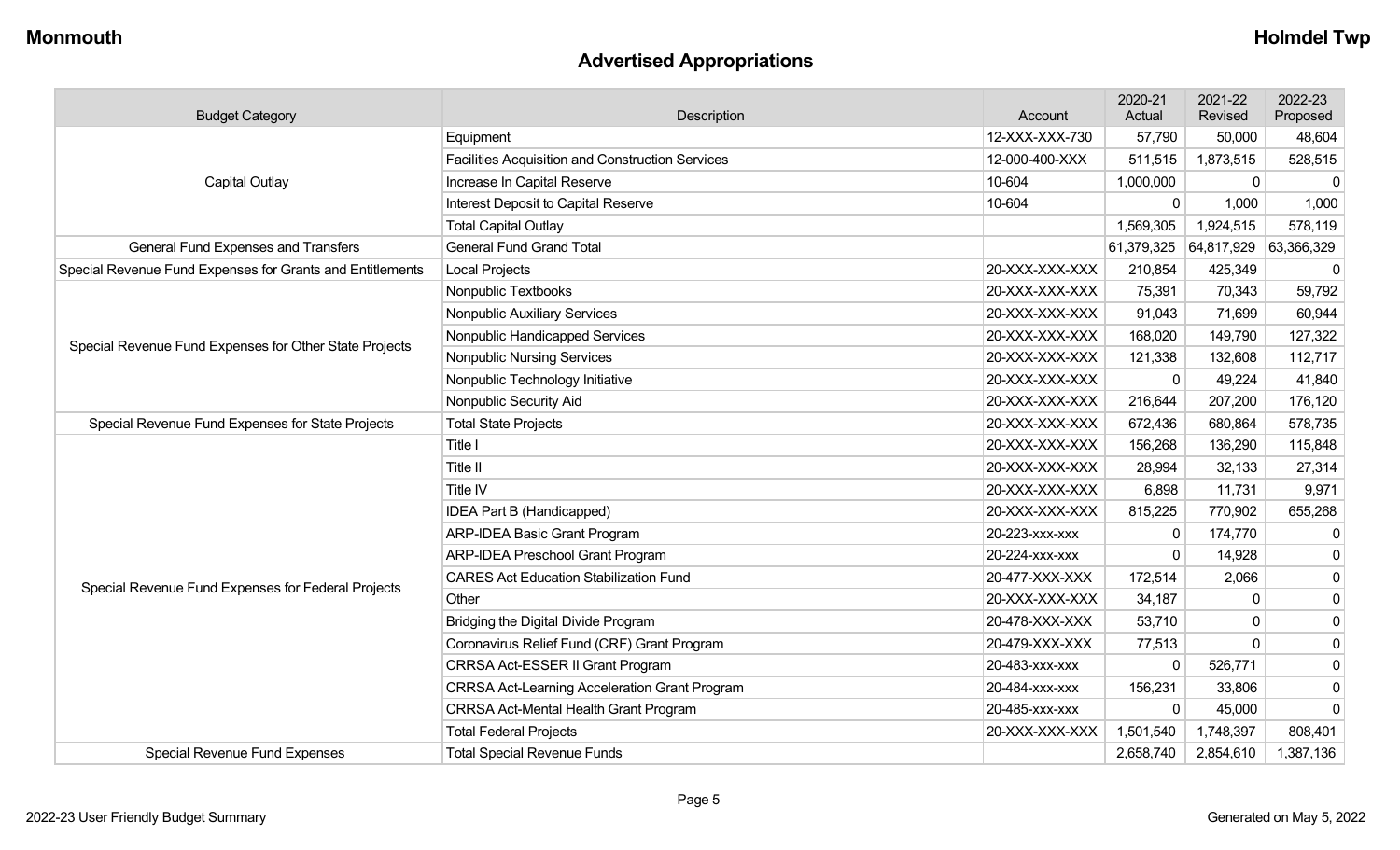# **Advertised Appropriations**

| <b>Budget Category</b>           | Description                                | Account        | 2020-21<br>Actual | 2021-22<br>Revised | 2022-23<br>Proposed              |
|----------------------------------|--------------------------------------------|----------------|-------------------|--------------------|----------------------------------|
| Debt Service Fund Expenses       | Total Regular Debt Service                 | 40-701-510-XXX | 3,823,585         | 3,792,335          | 3,759,373                        |
|                                  | Total Debt Service Funds                   |                | 3,823,585         | 3,792,335          | 3,759,373                        |
| All Fund Expenses                | Total Expenditures/Appropriations          |                |                   |                    | 67,861,650 71,464,874 68,512,838 |
| <b>Expenses Net of Transfers</b> | <b>Total Expenditures Net of Transfers</b> |                | 67,861,650        |                    | 71,464,874 68,512,838            |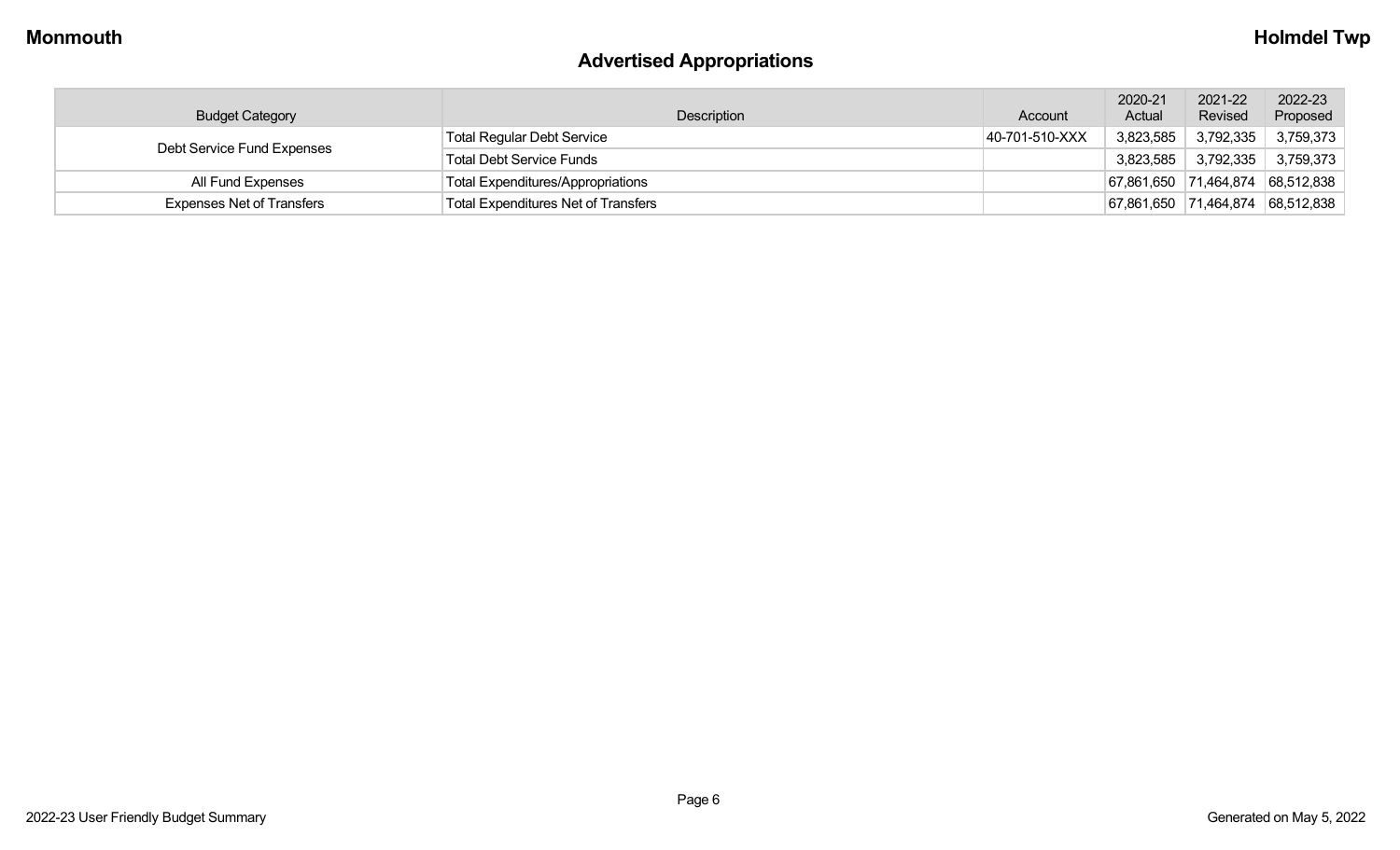## **Advertised Recapitulation of Balances**

| <b>Fund Balance Category</b>                   | <b>Budget Category</b>                                           | <b>Audited</b><br><b>Balance</b><br>06/30/2020 | Audited<br><b>Balance</b><br>06/30/2021 | Estimated<br><b>Balance</b><br>06/30/2022 | Estimated<br><b>Balance</b><br>06/30/2023 |
|------------------------------------------------|------------------------------------------------------------------|------------------------------------------------|-----------------------------------------|-------------------------------------------|-------------------------------------------|
| Unrestricted                                   | <b>General Operating Budget</b>                                  | 3,756,526                                      | 4,563,119                               | 4,721,562                                 | 2,571,562                                 |
|                                                | Repayment of Debt                                                | 1,118,069                                      | 701,050                                 | 406,306                                   |                                           |
|                                                | Capital Reserve                                                  | 2,500,000                                      | 3,500,000                               | 2,001,000                                 | 2,002,000                                 |
|                                                | <b>Adult Education Programs</b>                                  |                                                |                                         |                                           |                                           |
|                                                | Maintenance Reserve                                              | 2,388,313                                      | 2,488,313                               | 2,489,313                                 | 2,490,313                                 |
|                                                | Legal Reserve                                                    | 0                                              | 0                                       | 0                                         |                                           |
| <b>Restricted for General Operating Budget</b> | Unemployment Fund                                                | 127,441                                        | 169,810                                 | 169,810                                   | 169,810                                   |
|                                                | Tuition Reserve                                                  | 0                                              | 0                                       |                                           |                                           |
|                                                | <b>Current Expense Emergency Reserve</b>                         | 0                                              | $\mathbf{0}$                            |                                           |                                           |
|                                                | Impact Aid Reserve for General Expenses (Sections 8002 and 8003) | 0                                              | 0                                       | $\Omega$                                  | 0                                         |
|                                                | Impact Aid Reserve for Capital Expenses (Sections 8007 and 8008) | 0                                              | 0                                       |                                           |                                           |
|                                                | <b>Student Activity Fund</b>                                     | 222,228                                        | 189,643                                 | 189,643                                   | 189,643                                   |
| Restricted for Special Revenue Fund            | Scholarship Fund                                                 | 35,366                                         | 29,466                                  | 29,466                                    | 29,466                                    |
| Restricted for Repayment of Debt               | Restricted for Repayment of Debt                                 | 0                                              | 0                                       |                                           | 0                                         |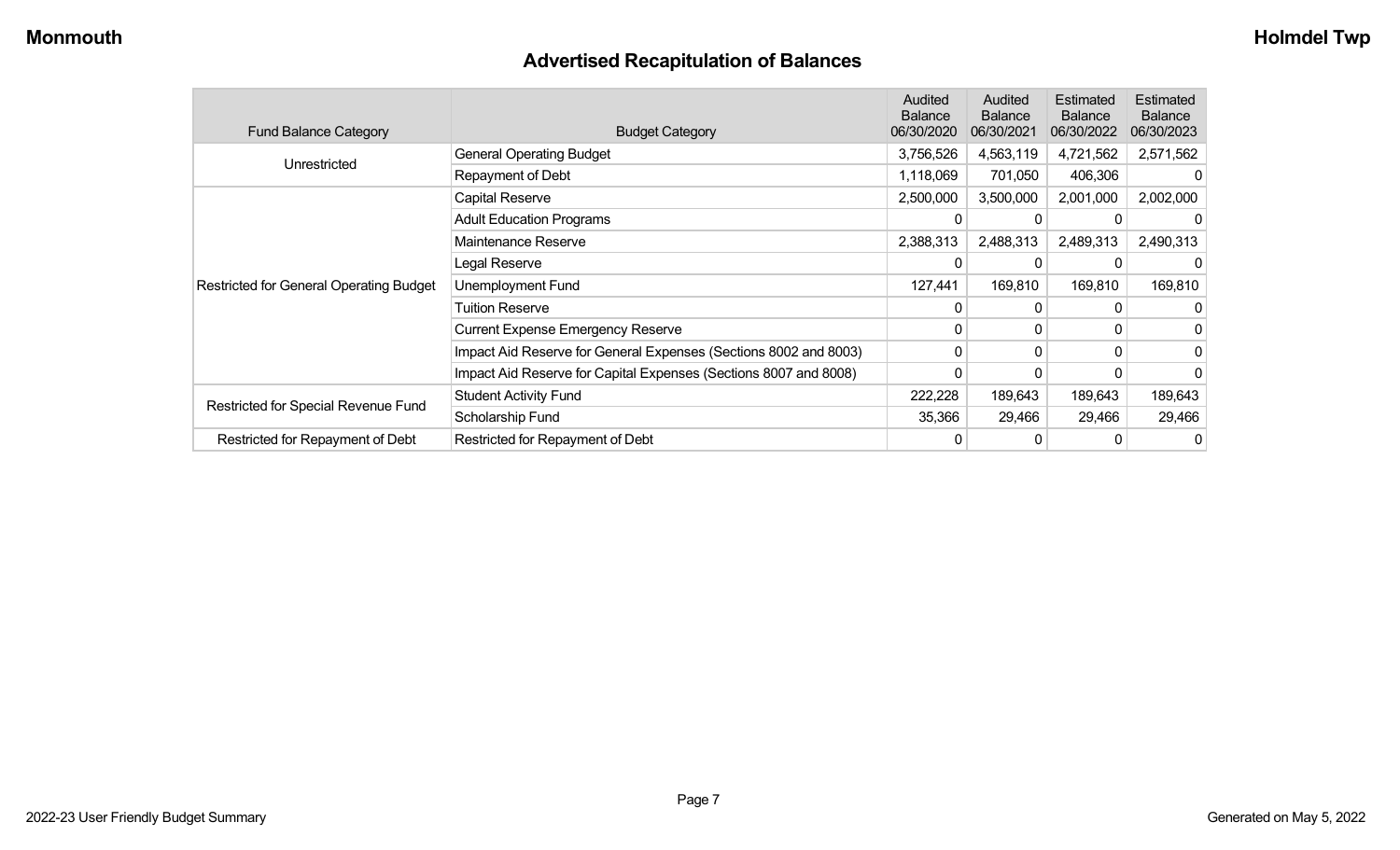#### **Advertised Per Pupil Cost Calculations**

| Per Pupil Cost Calculations                       | 2019-20<br><b>Actual Costs</b> | 2020-21<br><b>Actual Costs</b> | 2021-22<br><b>Original Budget</b> | 2021-22<br><b>Revised Budget</b> | 2022-23<br><b>Proposed Budget</b> |
|---------------------------------------------------|--------------------------------|--------------------------------|-----------------------------------|----------------------------------|-----------------------------------|
| <b>Total Budgetary Comparative Per Pupil Cost</b> | \$17,725                       | \$19,370                       | \$19,407                          | \$19,872                         | \$19,555                          |
| <b>Total Classroom Instruction</b>                | \$10,378                       | \$11,293                       | \$11,317                          | \$11,535                         | \$11,607                          |
| <b>Classroom-Salaries and Benefits</b>            | \$10,044                       | \$10,934                       | \$10,798                          | \$10,966                         | \$11,034                          |
| Classroom-General Supplies and Textbooks          | \$280                          | \$322                          | \$456                             | \$503                            | \$511                             |
| <b>Classroom-Purchased Services</b>               | \$54                           | \$38                           | \$64                              | \$65                             | \$62                              |
| <b>Total Support Services</b>                     | \$3,306                        | \$3,491                        | \$3,499                           | \$3,554                          | \$3,444                           |
| Support Services-Salaries and Benefits            | \$3,082                        | \$3,187                        | \$3,160                           | \$3,209                          | \$3,133                           |
| <b>Total Administrative Costs</b>                 | \$1,393                        | \$1,431                        | \$1,465                           | \$1,492                          | \$1,491                           |
| <b>Administration Salaries and Benefits</b>       | \$1,241                        | \$1,278                        | \$1,288                           | \$1,308                          | \$1,315                           |
| Total Operations and Maintenance of Plant         | \$2,302                        | \$2,796                        | \$2,729                           | \$2,883                          | \$2,604                           |
| Operations and Maintenance-Salaries and Benefits  | \$1,371                        | \$1,593                        | \$1,604                           | \$1,629                          | \$1,520                           |
| <b>Board Contribution to Food Services</b>        | \$0                            | \$0                            | \$0                               | \$0                              | \$0                               |
| <b>Total Extracurricular Costs</b>                | \$338                          | \$352                          | \$389                             | \$400                            | \$400                             |
| <b>Total Equipment Costs</b>                      | \$31                           | \$20                           | \$17                              | \$17                             | \$16                              |
| Legal Costs                                       | \$58                           | \$44                           | \$49                              | \$54                             | \$49                              |
| Employee Benefits as a percentage of salaries*    | 33.28%                         | 28.59%                         | 30.27%                            | 30.39%                           | 28.80%                            |

\*Does not include pension and social security paid by the State on-behalf of the district.

\*\*Federal and State funds in the blended resource school-based budgets.

The information presented in columns 1 through 3 as well as the related descriptions of the per pupil cost calculations are contained in the Taxpayers' Guide to Education Spending and can be found on the Department of Education's Internet website: http://www.state.nj.us/education/guide/. This publication is also available in the board office and public libraries. The same calculations were performed using the 2021-22 revised appropriations and the 2022-23 budgeted appropriations presented in this advertised budget. Total Budgetary Comparative Per Pupil Cost is defined as current expense exclusive of tuition expenditures, transportation, residential costs, and judgments against the school district. For all years it also includes the restricted entitlement aids. With the exception of Total Equipment Cost, each of the other per pupil cost calculations presented is a component of the total comparative per pupil cost, although all components are not shown.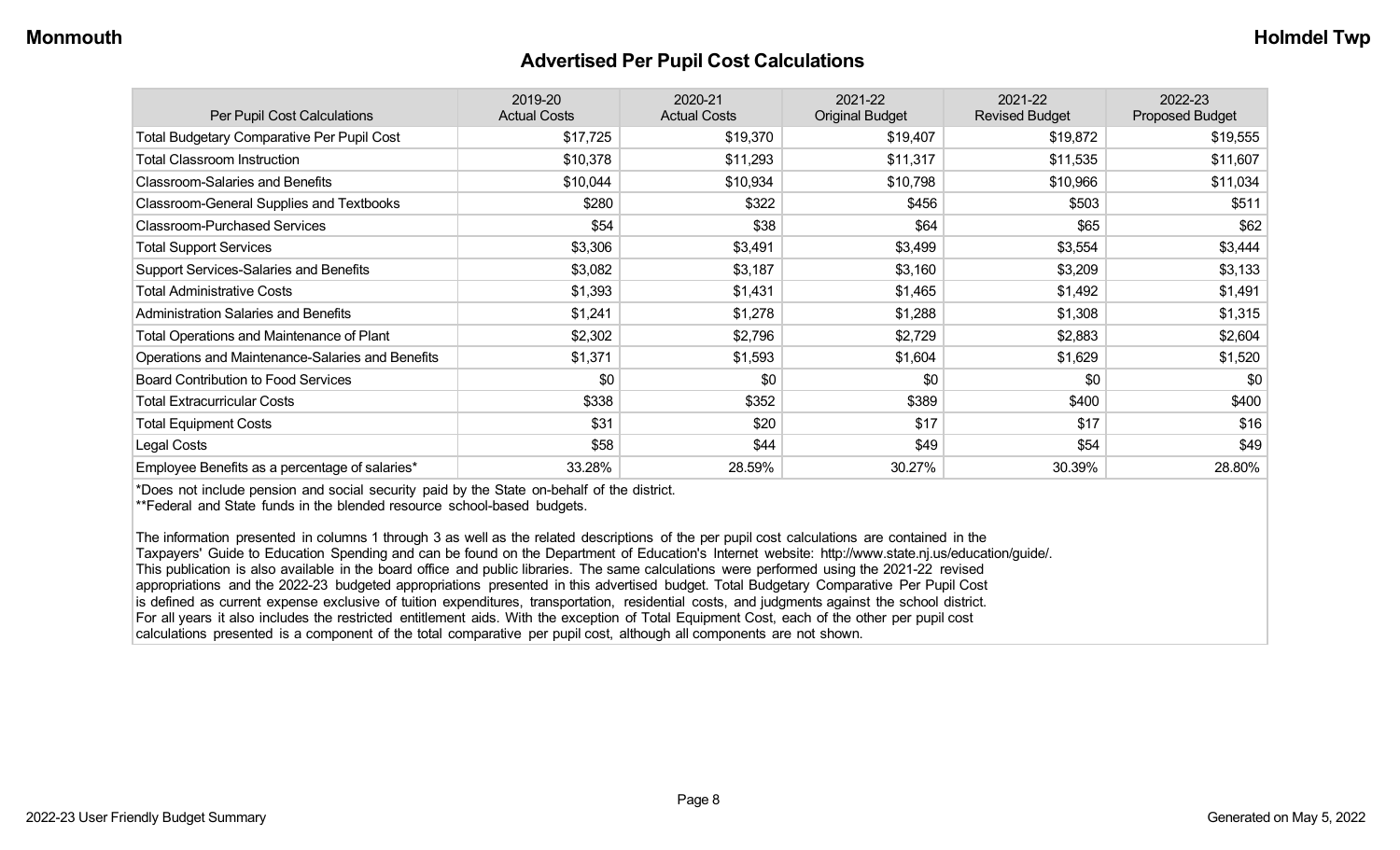| <b>Shared Service</b><br>Category Type | <b>Shared Service Category Description</b>                                                                                                                                                                                                                                                                                                                                                                                                                                                                                                                                                                                                                                                                                                                                                                                                                                                                                                                     | Amount<br>Saved<br>(Optional) |
|----------------------------------------|----------------------------------------------------------------------------------------------------------------------------------------------------------------------------------------------------------------------------------------------------------------------------------------------------------------------------------------------------------------------------------------------------------------------------------------------------------------------------------------------------------------------------------------------------------------------------------------------------------------------------------------------------------------------------------------------------------------------------------------------------------------------------------------------------------------------------------------------------------------------------------------------------------------------------------------------------------------|-------------------------------|
| Municipal/Public<br>Works              | Shared Services Agreement with Township for SRO and SLEO III Services. Shared Services Agreement with Township for use of facilities for recreation.                                                                                                                                                                                                                                                                                                                                                                                                                                                                                                                                                                                                                                                                                                                                                                                                           |                               |
| Purchasing                             | The District participates in a number of federal, state, county, and local consortiums and shared services. specifically: Alliance for Competitive Telecommunications (ACT); Alliance<br>for Competitive Energy Services (ACES); Special Education Medicaid Initiative (SEMI); E-rate Discounts for Telecommunications/Internet Service; Energy Conservation Program;<br>Shared Service Agreement with Monmouth County for supplies and maintenance of related equipment; Monmouth County Improvement Authority to secure low lease/purchase<br>interest rates; Educational Data Systems (EDS) Consortium for supply purchases; Monmouth-Ocean Educational Service Commission (MOESC); Educational Service Commission<br>of NJ (ESCNJ), Hunterdon Regional Educational Service Commission (HRESC); Camden County Educational Service Commission (CCESC) & Educational Information Resource<br>Center (EIRC) Consortiums for supply/services at reduced prices. |                               |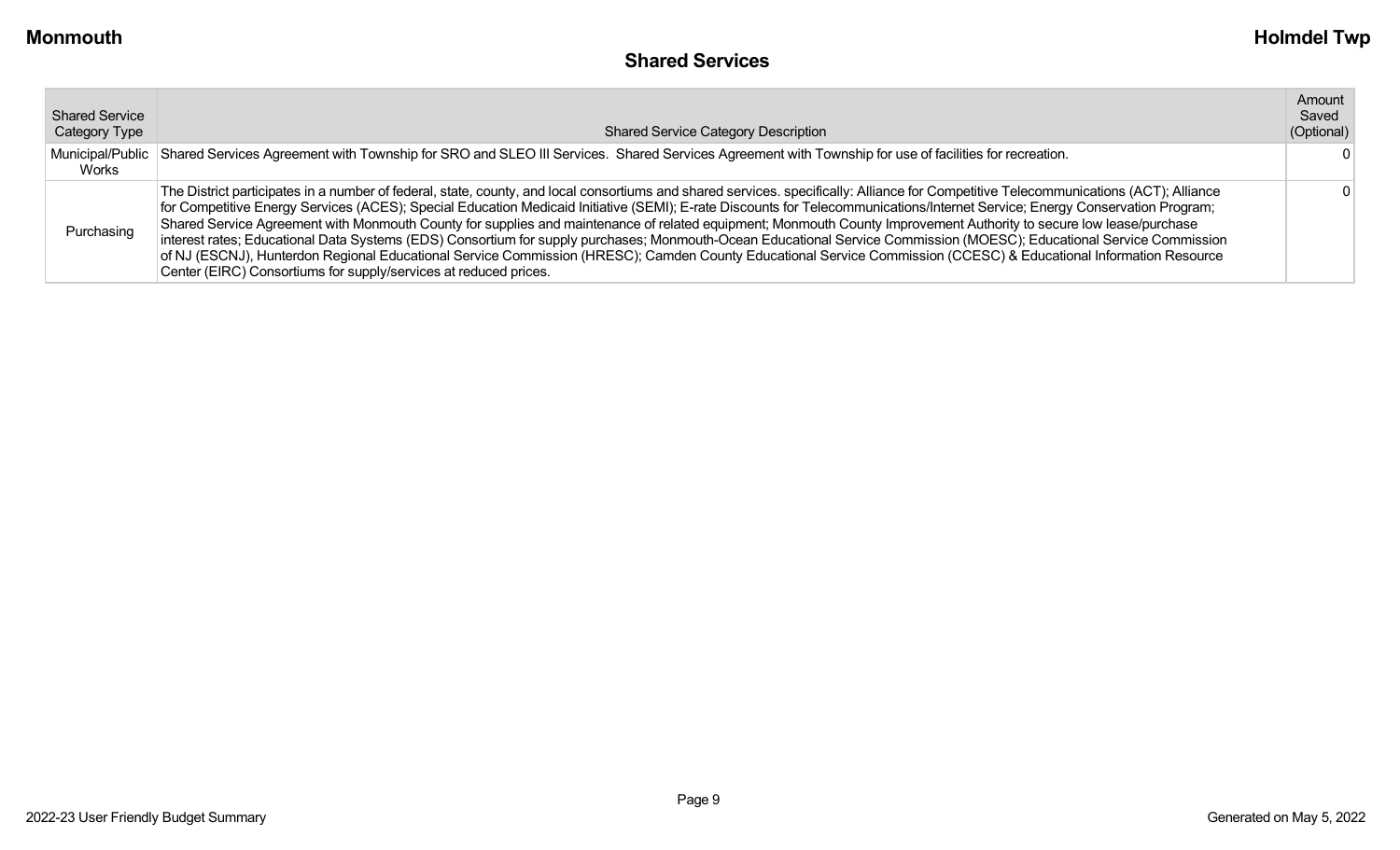#### **Estimated Tax Rates**

| Municipality     | Category                                                                                                           | Amount        |
|------------------|--------------------------------------------------------------------------------------------------------------------|---------------|
|                  | (A) General Fund School Levy                                                                                       | 56,368,485    |
|                  | (D) Total School Levy                                                                                              | 59,219,063    |
|                  | (B) Estimated Net Taxable Valuation (as of 10/01/21)                                                               | 4,847,677,971 |
|                  | (H) Estimated Equalized Valuation (as of 10/01/21)                                                                 | 4,847,677,971 |
| Holmdel Township | (C) Estimated 2022-23 General Fund School Tax Rate, Without Repayment of Debt or Adjustments=100x(A)/(B)           | 1.1628        |
|                  | (F) Estimated 2022-23 Total School Tax Rate, With Repayment of Debt and Adjustments=100x(D)/(B)                    | 1.2216        |
|                  | (I) Estimated 2022-23 Equalized General Fund School Tax Rate, Without Repayment of Debt or Adjustments=100x(A)/(H) | 1.1628        |
|                  | (L) Estimated 2022-23 Equalized Total School Tax Rate, With Repayment of Debt and Adjustments=100x(D)/(H)          | 1.2216        |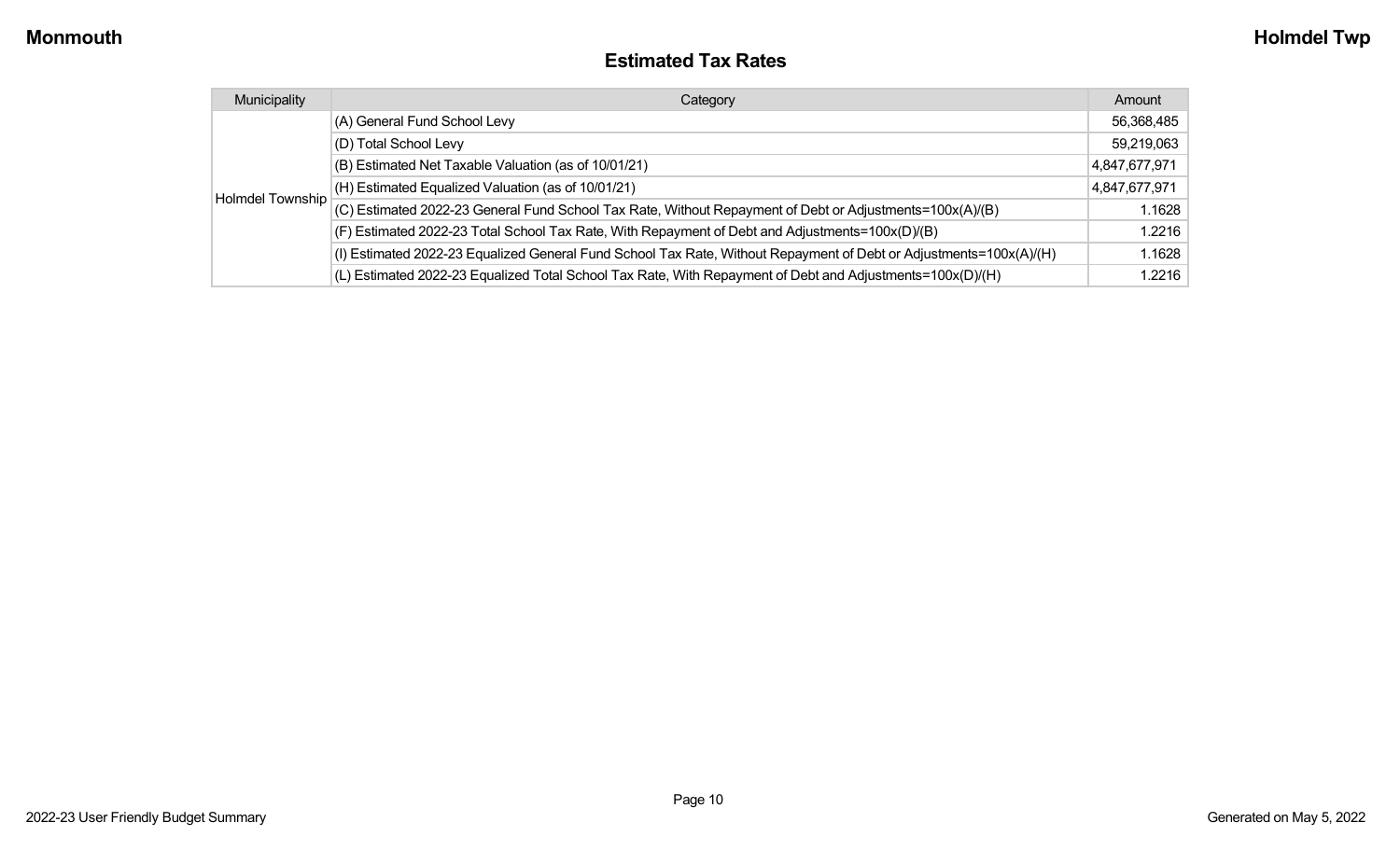| Name              | Category                                                                                  | Measure         |
|-------------------|-------------------------------------------------------------------------------------------|-----------------|
|                   | Job Title                                                                                 | Other           |
|                   | Job Title II                                                                              | Bookkeeper      |
|                   | <b>Base Annual Salary Amount</b>                                                          | \$75,985        |
|                   | Full-Time Equivalent (FTE)                                                                | 1.0             |
|                   | Shared with Another District?                                                             | N               |
|                   | <b>Shared County</b>                                                                      | None Reported   |
|                   | <b>Shared District</b>                                                                    | None Reported   |
|                   | Job Title Other District                                                                  | None Reported   |
|                   | Member of Collective Bargaining Unit (CBU)?                                               | N               |
|                   | <b>Beginning Date of Contract</b>                                                         | 07/01/21        |
|                   | <b>End Date of Contract</b>                                                               | 06/30/22        |
|                   | Contracted Number of Annual Work Days                                                     | 260             |
|                   | Contracted Number of Annual Vacation Days                                                 | 20              |
|                   | <b>Contracted Number of Annual Sick Days</b>                                              | 12              |
| Acquaviva, Marsha | <b>Contracted Number of Annual Personal Days</b>                                          | 4               |
|                   | <b>Contracted Number of Annual Consulting Days</b>                                        | $\mathbf 0$     |
|                   | Number of Other Contracted Non-Working Days                                               | $\mathbf{0}$    |
|                   | Description of Other Contracted Non-Working Days                                          | None Reported   |
|                   | <b>Total Allowances Amount</b>                                                            | \$0             |
|                   | <b>Total Bonuses Amount</b>                                                               | \$0             |
|                   | <b>Total Stipends Amount</b>                                                              | \$0             |
|                   | District Contributions Above Teacher Contract for Insurance (Health, Dental, Life, Other) | \$0             |
|                   | District Contributions Above Teacher Contract for Retirement Plans                        | \$0             |
|                   | <b>Total Contractual Post-Employment Benefit Amount</b>                                   | \$18,186        |
|                   | Contractual Post-Employment Benefit Description of Payout of Sick days                    | As per contract |
|                   | Contractual Post-Employment Benefit Description of Payout of Vacation days                | As per contract |
|                   | Contractual Post-Employment Benefit Description of Payout of Personal days                | N/A             |
|                   | Contractual Post-Employment Benefit Description of Other Benefits 1                       | None Reported   |
|                   | Contractual Post-Employment Benefit Description of Other Benefits 2                       | None Reported   |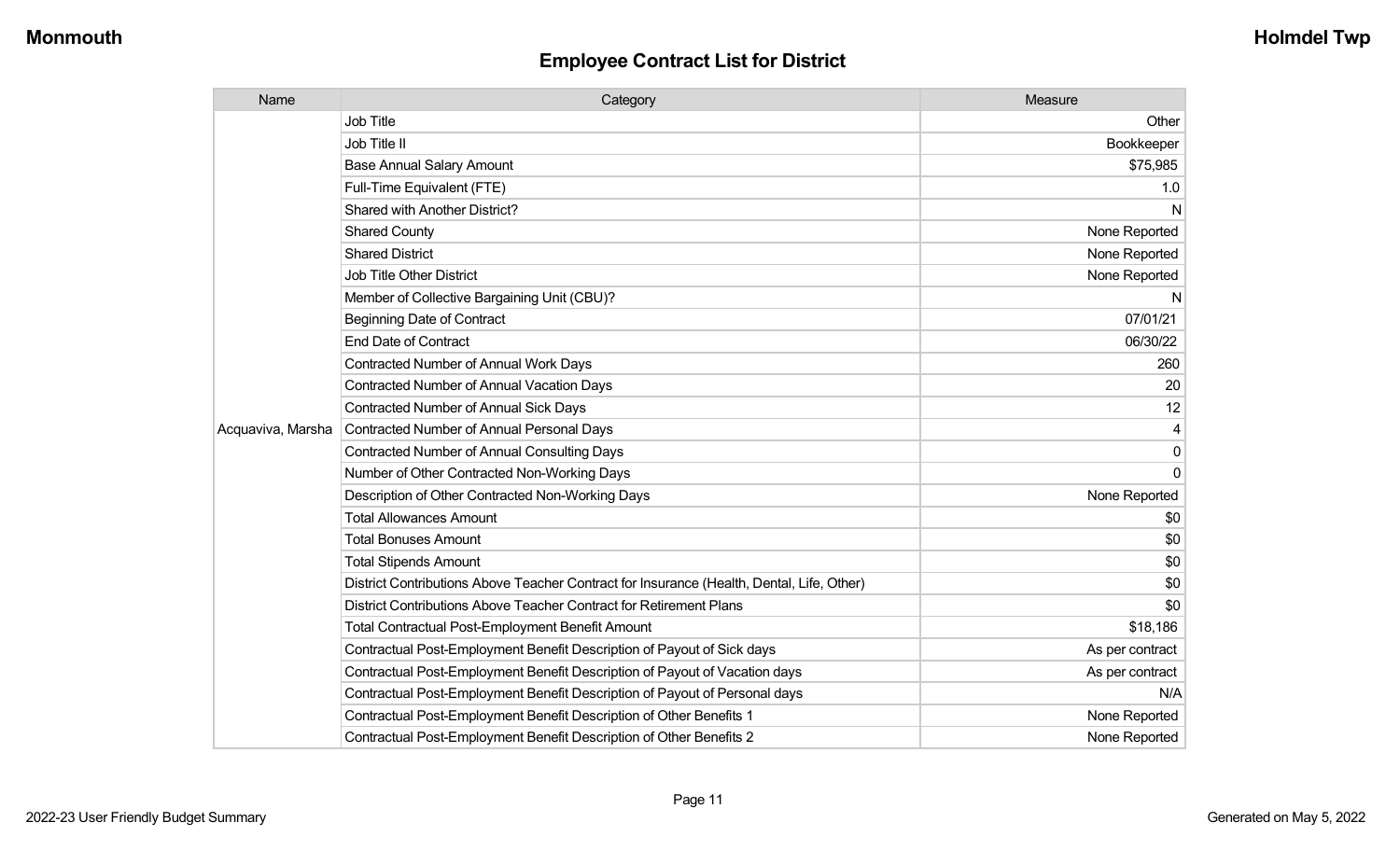| Name              | Category                                                                                 | Measure                                 |
|-------------------|------------------------------------------------------------------------------------------|-----------------------------------------|
|                   | Contractual Post-Employment Benefit Description of Other Benefits 3                      | None Reported                           |
|                   | Total Other/In-Kind Remuneration Amount                                                  | \$0                                     |
|                   | Description of Other/In-Kind Remuneration Annual Option to Buyback Sick Time in Cash     | None Reported                           |
|                   | Description of Other/In-Kind Remuneration Annual Option to Buyback Vacation Time in Cash | None Reported                           |
|                   | Description of Other/In-Kind Remuneration Annual Option to Buyback Personal Time in Cash | None Reported                           |
| Acquaviva, Marsha | Description of Other/In-Kind Remuneration Annual Option to Other Remuneration 1          | None Reported                           |
|                   | Description of Other/In-Kind Remuneration Annual Option to Other Remuneration 2          | None Reported                           |
|                   | Description of Other/In-Kind Remuneration Annual Option to Other Remuneration 3          | None Reported                           |
|                   | <b>Additional Comment 1</b>                                                              | None Reported                           |
|                   | <b>Additional Comment 2</b>                                                              | None Reported                           |
|                   | <b>Additional Comment 3</b>                                                              | None Reported                           |
|                   | <b>Job Title</b>                                                                         | Coordinator/Director/Manager/Supervisor |
|                   | Job Title II                                                                             | Dir Comm Prog/Transportat               |
|                   | <b>Base Annual Salary Amount</b>                                                         | \$111,973                               |
|                   | Full-Time Equivalent (FTE)                                                               | 1.0                                     |
|                   | Shared with Another District?                                                            | N                                       |
|                   | <b>Shared County</b>                                                                     | None Reported                           |
|                   | <b>Shared District</b>                                                                   | None Reported                           |
|                   | <b>Job Title Other District</b>                                                          | None Reported                           |
|                   | Member of Collective Bargaining Unit (CBU)?                                              | N                                       |
| Carducci, Lara    | <b>Beginning Date of Contract</b>                                                        | 07/01/21                                |
|                   | <b>End Date of Contract</b>                                                              | 06/30/22                                |
|                   | Contracted Number of Annual Work Days                                                    | 260                                     |
|                   | <b>Contracted Number of Annual Vacation Days</b>                                         | 15                                      |
|                   | Contracted Number of Annual Sick Days                                                    | 12                                      |
|                   | Contracted Number of Annual Personal Days                                                | 5                                       |
|                   | Contracted Number of Annual Consulting Days                                              | 0                                       |
|                   | Number of Other Contracted Non-Working Days                                              | $\mathbf 0$                             |
|                   | Description of Other Contracted Non-Working Days                                         | None Reported                           |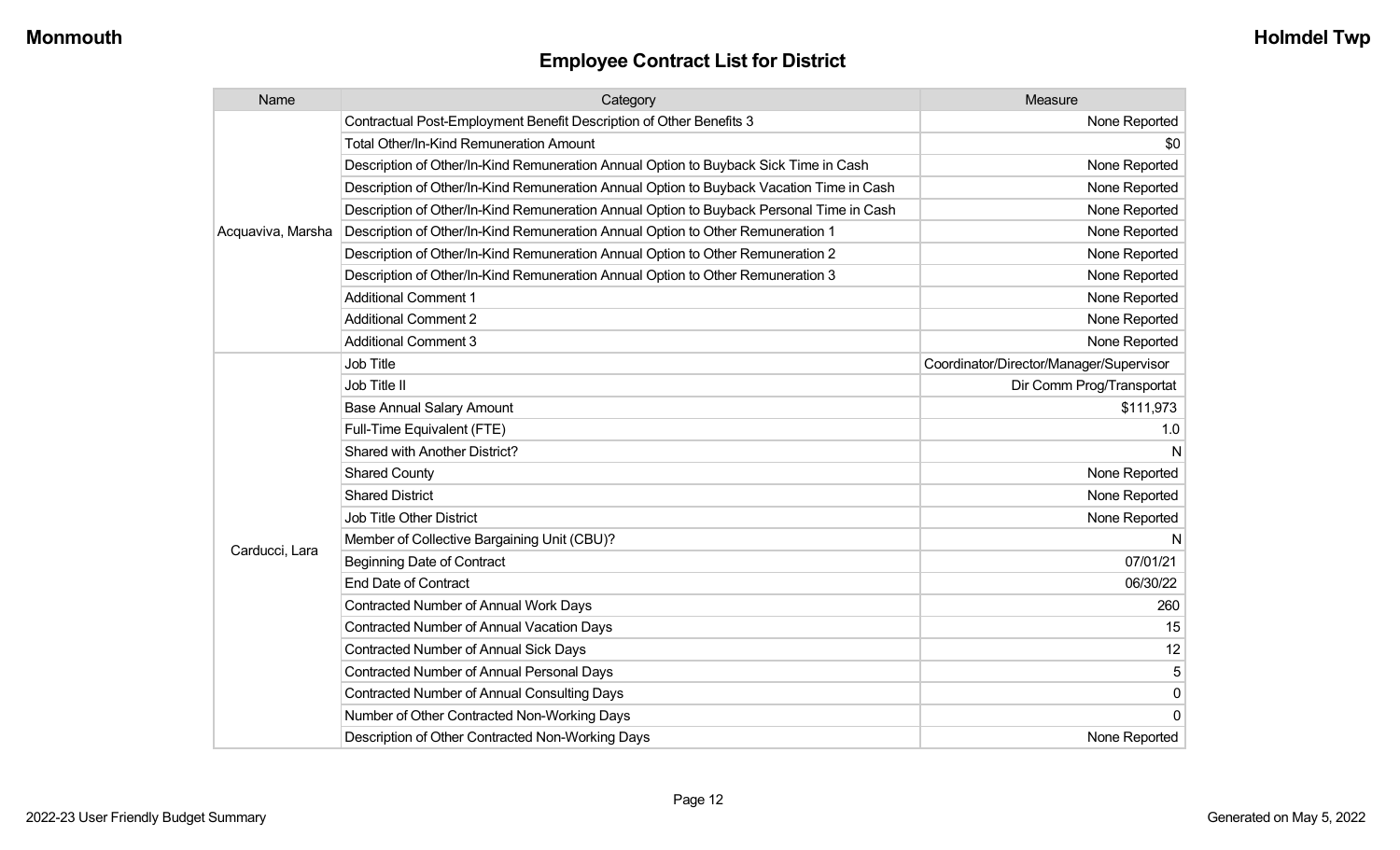| Name             | Category                                                                                  | Measure                         |
|------------------|-------------------------------------------------------------------------------------------|---------------------------------|
|                  | <b>Total Allowances Amount</b>                                                            | \$2,600                         |
|                  | <b>Total Bonuses Amount</b>                                                               | \$0                             |
|                  | <b>Total Stipends Amount</b>                                                              | \$0                             |
|                  | District Contributions Above Teacher Contract for Insurance (Health, Dental, Life, Other) | \$0                             |
|                  | District Contributions Above Teacher Contract for Retirement Plans                        | \$0                             |
|                  | <b>Total Contractual Post-Employment Benefit Amount</b>                                   | \$21,675                        |
|                  | Contractual Post-Employment Benefit Description of Payout of Sick days                    | As per contract                 |
|                  | Contractual Post-Employment Benefit Description of Payout of Vacation days                | As per contract                 |
|                  | Contractual Post-Employment Benefit Description of Payout of Personal days                | N/A                             |
|                  | Contractual Post-Employment Benefit Description of Other Benefits 1                       | None Reported                   |
| Carducci, Lara   | Contractual Post-Employment Benefit Description of Other Benefits 2                       | None Reported                   |
|                  | Contractual Post-Employment Benefit Description of Other Benefits 3                       | None Reported                   |
|                  | Total Other/In-Kind Remuneration Amount                                                   | \$0                             |
|                  | Description of Other/In-Kind Remuneration Annual Option to Buyback Sick Time in Cash      | None Reported                   |
|                  | Description of Other/In-Kind Remuneration Annual Option to Buyback Vacation Time in Cash  | None Reported                   |
|                  | Description of Other/In-Kind Remuneration Annual Option to Buyback Personal Time in Cash  | None Reported                   |
|                  | Description of Other/In-Kind Remuneration Annual Option to Other Remuneration 1           | None Reported                   |
|                  | Description of Other/In-Kind Remuneration Annual Option to Other Remuneration 2           | None Reported                   |
|                  | Description of Other/In-Kind Remuneration Annual Option to Other Remuneration 3           | None Reported                   |
|                  | <b>Additional Comment 1</b>                                                               | None Reported                   |
|                  | <b>Additional Comment 2</b>                                                               | None Reported                   |
|                  | <b>Additional Comment 3</b>                                                               | None Reported                   |
|                  | Job Title                                                                                 | <b>Assistant Superintendent</b> |
| Charney, Jeffrey | Job Title II                                                                              | for $C$ & I (Interim)           |
|                  | <b>Base Annual Salary Amount</b>                                                          | \$172,900                       |
|                  | Full-Time Equivalent (FTE)                                                                | 1.0                             |
|                  | Shared with Another District?                                                             | N                               |
|                  | <b>Shared County</b>                                                                      | None Reported                   |
|                  | <b>Shared District</b>                                                                    | None Reported                   |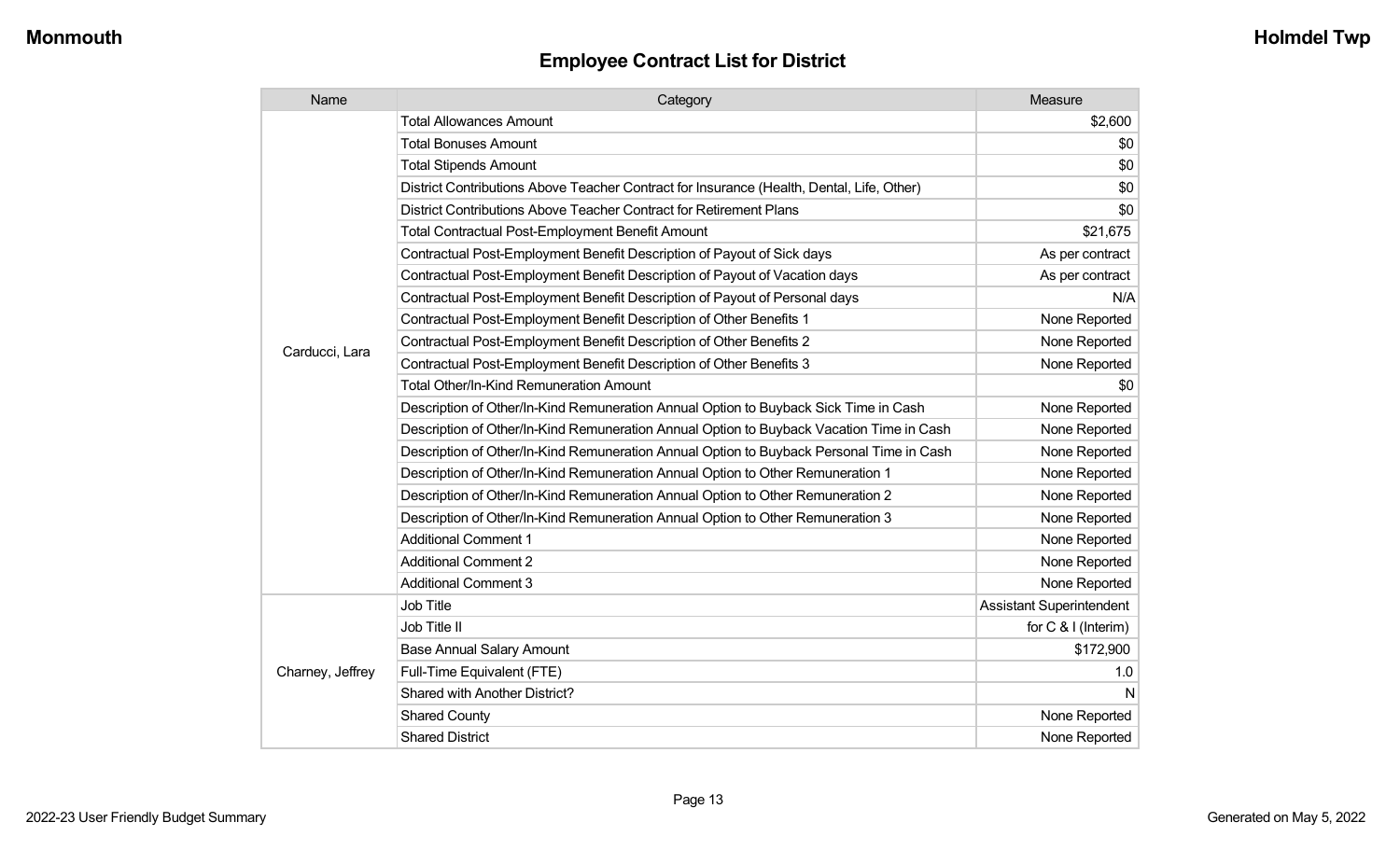| Name             | Category                                                                                  | Measure       |
|------------------|-------------------------------------------------------------------------------------------|---------------|
|                  | <b>Job Title Other District</b>                                                           | None Reported |
|                  | Member of Collective Bargaining Unit (CBU)?                                               | N             |
|                  | Beginning Date of Contract                                                                | 07/01/21      |
|                  | <b>End Date of Contract</b>                                                               | 06/30/22      |
|                  | <b>Contracted Number of Annual Work Days</b>                                              | 260           |
|                  | <b>Contracted Number of Annual Vacation Days</b>                                          | 0             |
|                  | <b>Contracted Number of Annual Sick Days</b>                                              | 5             |
|                  | Contracted Number of Annual Personal Days                                                 | 0             |
|                  | <b>Contracted Number of Annual Consulting Days</b>                                        | 0             |
|                  | Number of Other Contracted Non-Working Days                                               | 0             |
|                  | Description of Other Contracted Non-Working Days                                          | None Reported |
|                  | <b>Total Allowances Amount</b>                                                            | \$1,500       |
|                  | <b>Total Bonuses Amount</b>                                                               | \$0           |
|                  | <b>Total Stipends Amount</b>                                                              | \$0           |
| Charney, Jeffrey | District Contributions Above Teacher Contract for Insurance (Health, Dental, Life, Other) | \$0           |
|                  | District Contributions Above Teacher Contract for Retirement Plans                        | \$0           |
|                  | <b>Total Contractual Post-Employment Benefit Amount</b>                                   | \$0           |
|                  | Contractual Post-Employment Benefit Description of Payout of Sick days                    | N/A           |
|                  | Contractual Post-Employment Benefit Description of Payout of Vacation days                | N/A           |
|                  | Contractual Post-Employment Benefit Description of Payout of Personal days                | N/A           |
|                  | Contractual Post-Employment Benefit Description of Other Benefits 1                       | None Reported |
|                  | Contractual Post-Employment Benefit Description of Other Benefits 2                       | None Reported |
|                  | Contractual Post-Employment Benefit Description of Other Benefits 3                       | None Reported |
|                  | <b>Total Other/In-Kind Remuneration Amount</b>                                            | \$0           |
|                  | Description of Other/In-Kind Remuneration Annual Option to Buyback Sick Time in Cash      | None Reported |
|                  | Description of Other/In-Kind Remuneration Annual Option to Buyback Vacation Time in Cash  | None Reported |
|                  | Description of Other/In-Kind Remuneration Annual Option to Buyback Personal Time in Cash  | None Reported |
|                  | Description of Other/In-Kind Remuneration Annual Option to Other Remuneration 1           | None Reported |
|                  | Description of Other/In-Kind Remuneration Annual Option to Other Remuneration 2           | None Reported |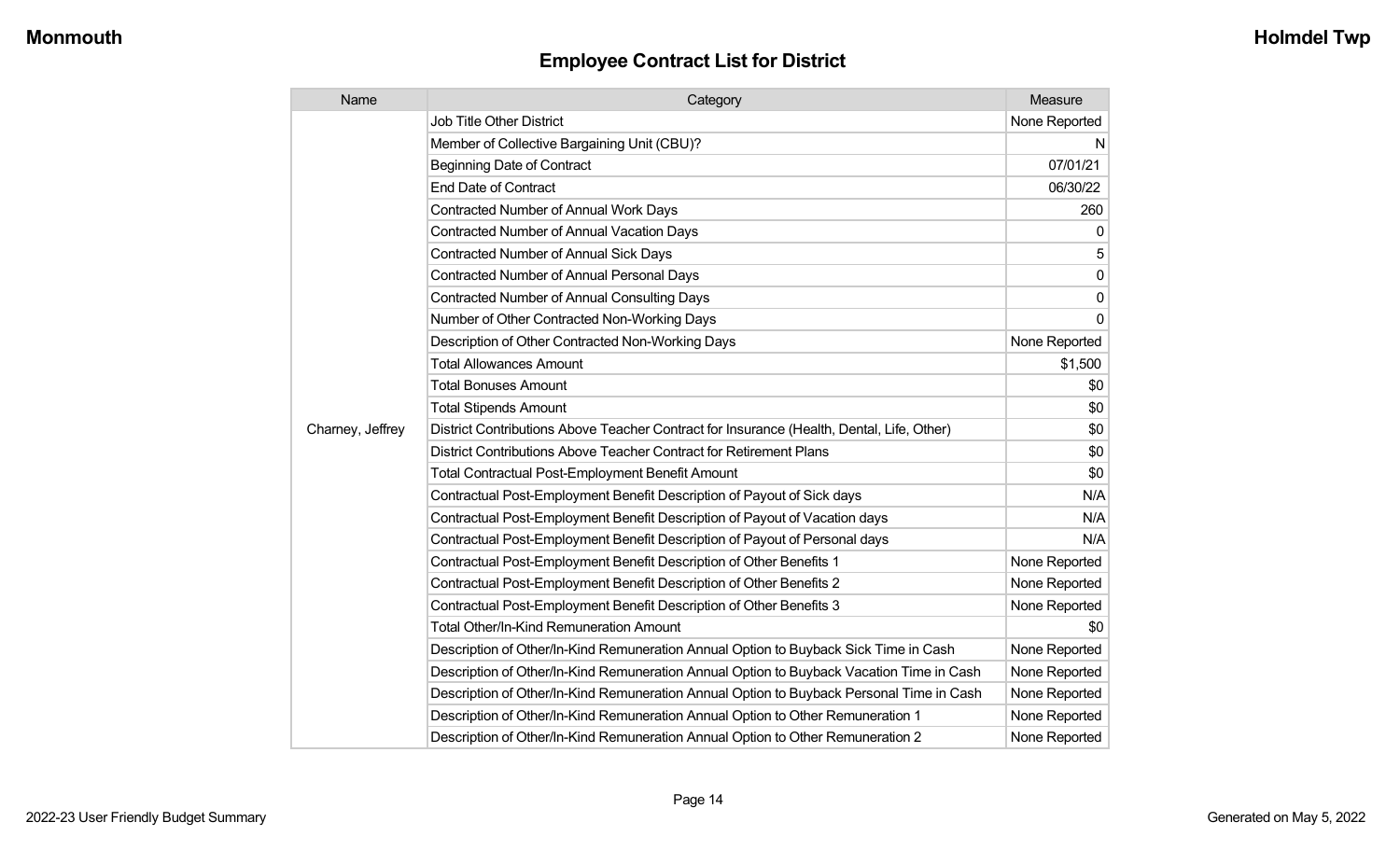| Name                 | Category                                                                                  | Measure         |
|----------------------|-------------------------------------------------------------------------------------------|-----------------|
|                      | Description of Other/In-Kind Remuneration Annual Option to Other Remuneration 3           | None Reported   |
| Charney, Jeffrey     | <b>Additional Comment 1</b>                                                               | None Reported   |
|                      | <b>Additional Comment 2</b>                                                               | None Reported   |
|                      | <b>Additional Comment 3</b>                                                               | None Reported   |
|                      | <b>Job Title</b>                                                                          | Other           |
|                      | Job Title II                                                                              | Electrician     |
|                      | <b>Base Annual Salary Amount</b>                                                          | \$91,800        |
|                      | Full-Time Equivalent (FTE)                                                                | 1.0             |
|                      | Shared with Another District?                                                             | N               |
|                      | <b>Shared County</b>                                                                      | None Reported   |
|                      | <b>Shared District</b>                                                                    | None Reported   |
|                      | <b>Job Title Other District</b>                                                           | None Reported   |
|                      | Member of Collective Bargaining Unit (CBU)?                                               | N               |
|                      | <b>Beginning Date of Contract</b>                                                         | 07/01/21        |
|                      | <b>End Date of Contract</b>                                                               | 06/30/22        |
|                      | <b>Contracted Number of Annual Work Days</b>                                              | 260             |
| Chudzik, Christopher | Contracted Number of Annual Vacation Days                                                 | 10              |
|                      | <b>Contracted Number of Annual Sick Days</b>                                              | 12              |
|                      | Contracted Number of Annual Personal Days                                                 | 4               |
|                      | <b>Contracted Number of Annual Consulting Days</b>                                        | $\mathbf{0}$    |
|                      | Number of Other Contracted Non-Working Days                                               | $\Omega$        |
|                      | Description of Other Contracted Non-Working Days                                          | None Reported   |
|                      | <b>Total Allowances Amount</b>                                                            | \$90            |
|                      | <b>Total Bonuses Amount</b>                                                               | \$0             |
|                      | <b>Total Stipends Amount</b>                                                              | \$0             |
|                      | District Contributions Above Teacher Contract for Insurance (Health, Dental, Life, Other) | \$0             |
|                      | District Contributions Above Teacher Contract for Retirement Plans                        | \$0             |
|                      | <b>Total Contractual Post-Employment Benefit Amount</b>                                   | \$5,744         |
|                      | Contractual Post-Employment Benefit Description of Payout of Sick days                    | As per contract |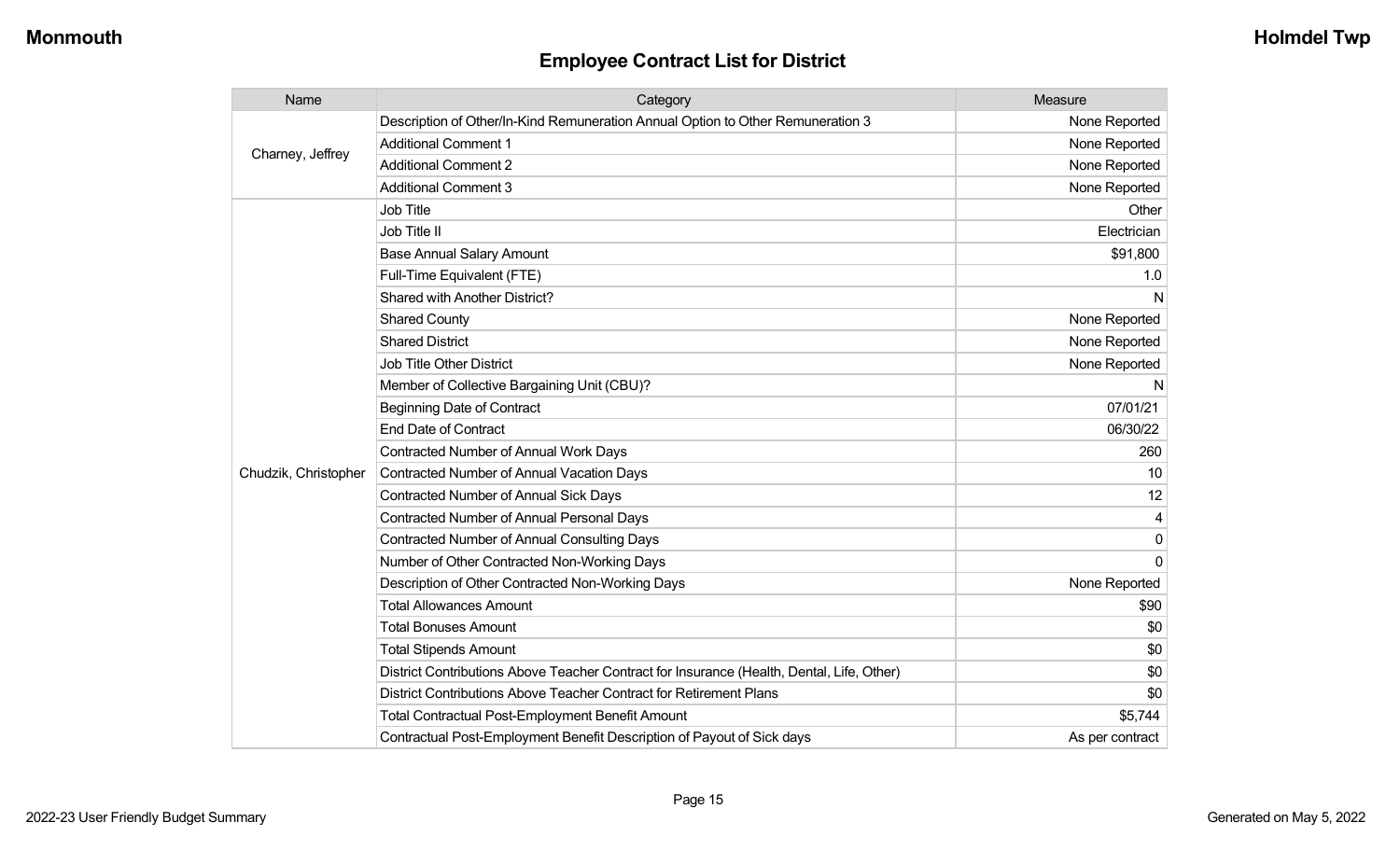| Name                 | Category                                                                                 | Measure                                 |
|----------------------|------------------------------------------------------------------------------------------|-----------------------------------------|
|                      | Contractual Post-Employment Benefit Description of Payout of Vacation days               | As per contract                         |
|                      | Contractual Post-Employment Benefit Description of Payout of Personal days               | N/A                                     |
|                      | Contractual Post-Employment Benefit Description of Other Benefits 1                      | None Reported                           |
|                      | Contractual Post-Employment Benefit Description of Other Benefits 2                      | None Reported                           |
|                      | Contractual Post-Employment Benefit Description of Other Benefits 3                      | None Reported                           |
|                      | <b>Total Other/In-Kind Remuneration Amount</b>                                           | \$0                                     |
|                      | Description of Other/In-Kind Remuneration Annual Option to Buyback Sick Time in Cash     | None Reported                           |
| Chudzik, Christopher | Description of Other/In-Kind Remuneration Annual Option to Buyback Vacation Time in Cash | None Reported                           |
|                      | Description of Other/In-Kind Remuneration Annual Option to Buyback Personal Time in Cash | None Reported                           |
|                      | Description of Other/In-Kind Remuneration Annual Option to Other Remuneration 1          | None Reported                           |
|                      | Description of Other/In-Kind Remuneration Annual Option to Other Remuneration 2          | None Reported                           |
|                      | Description of Other/In-Kind Remuneration Annual Option to Other Remuneration 3          | None Reported                           |
|                      | <b>Additional Comment 1</b>                                                              | None Reported                           |
|                      | <b>Additional Comment 2</b>                                                              | None Reported                           |
|                      | <b>Additional Comment 3</b>                                                              | None Reported                           |
|                      | <b>Job Title</b>                                                                         | <b>Assistant Business Administrator</b> |
|                      | Job Title II                                                                             | <b>Assistant Board Secretary</b>        |
|                      | <b>Base Annual Salary Amount</b>                                                         | \$120,360                               |
|                      | Full-Time Equivalent (FTE)                                                               | 1.0                                     |
|                      | Shared with Another District?                                                            | N                                       |
|                      | <b>Shared County</b>                                                                     | None Reported                           |
|                      | <b>Shared District</b>                                                                   | None Reported                           |
| DeWysockie, Jessica  | <b>Job Title Other District</b>                                                          | None Reported                           |
|                      | Member of Collective Bargaining Unit (CBU)?                                              | N                                       |
|                      | <b>Beginning Date of Contract</b>                                                        | 07/01/21                                |
|                      | <b>End Date of Contract</b>                                                              | 06/30/22                                |
|                      | <b>Contracted Number of Annual Work Days</b>                                             | 260                                     |
|                      | Contracted Number of Annual Vacation Days                                                | 15                                      |
|                      | <b>Contracted Number of Annual Sick Days</b>                                             | 12                                      |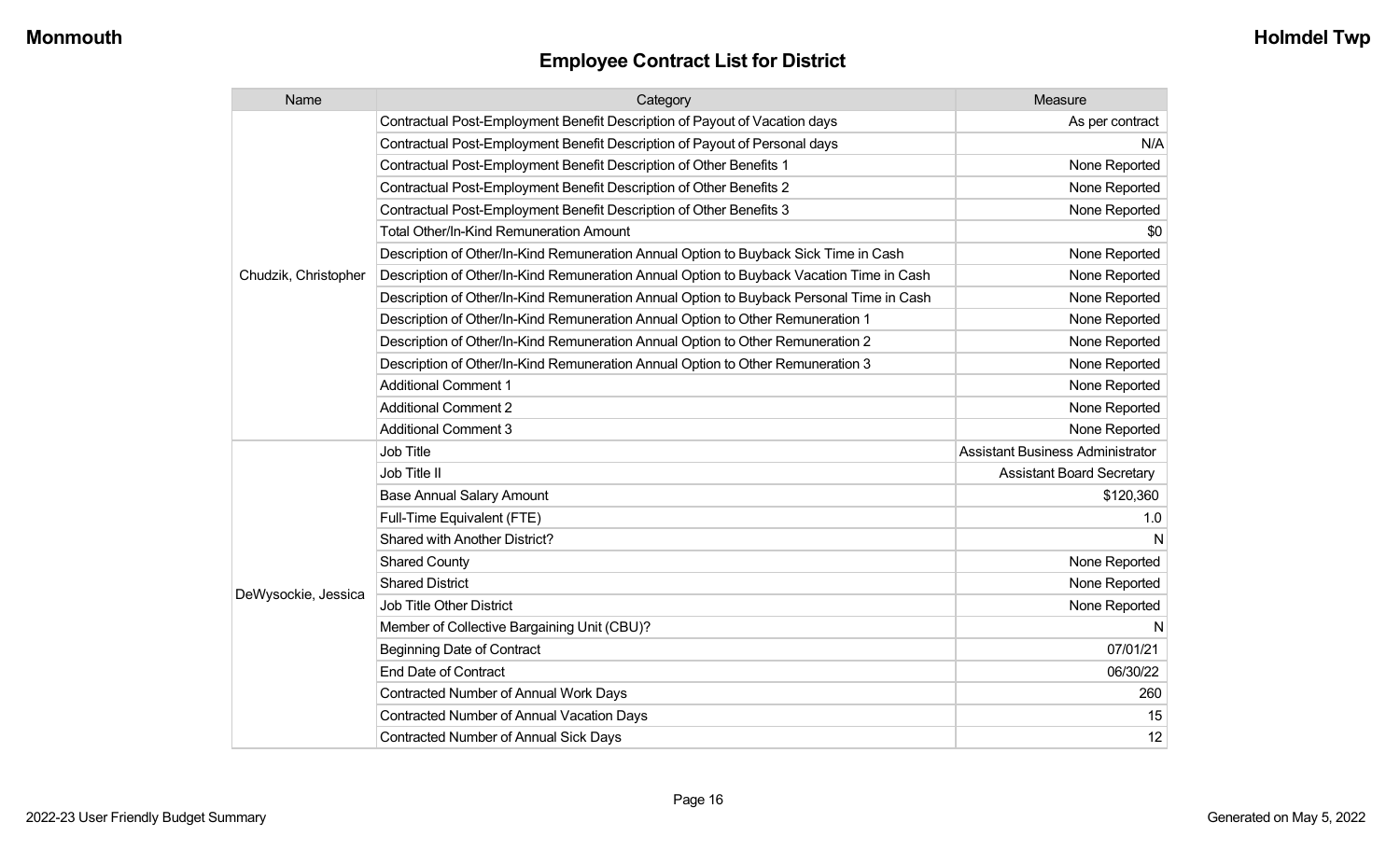| Name                | Category                                                                                  | Measure         |
|---------------------|-------------------------------------------------------------------------------------------|-----------------|
|                     | <b>Contracted Number of Annual Personal Days</b>                                          | 5               |
|                     | <b>Contracted Number of Annual Consulting Days</b>                                        | $\mathbf 0$     |
|                     | Number of Other Contracted Non-Working Days                                               | 0               |
|                     | Description of Other Contracted Non-Working Days                                          | None Reported   |
|                     | <b>Total Allowances Amount</b>                                                            | \$2,100         |
|                     | <b>Total Bonuses Amount</b>                                                               | \$0             |
|                     | <b>Total Stipends Amount</b>                                                              | \$0             |
|                     | District Contributions Above Teacher Contract for Insurance (Health, Dental, Life, Other) | \$0             |
|                     | District Contributions Above Teacher Contract for Retirement Plans                        | \$0             |
|                     | <b>Total Contractual Post-Employment Benefit Amount</b>                                   | \$7,406         |
|                     | Contractual Post-Employment Benefit Description of Payout of Sick days                    | As per contract |
|                     | Contractual Post-Employment Benefit Description of Payout of Vacation days                | As per contract |
|                     | Contractual Post-Employment Benefit Description of Payout of Personal days                | N/A             |
| DeWysockie, Jessica | Contractual Post-Employment Benefit Description of Other Benefits 1                       | None Reported   |
|                     | Contractual Post-Employment Benefit Description of Other Benefits 2                       | None Reported   |
|                     | Contractual Post-Employment Benefit Description of Other Benefits 3                       | None Reported   |
|                     | <b>Total Other/In-Kind Remuneration Amount</b>                                            | \$0             |
|                     | Description of Other/In-Kind Remuneration Annual Option to Buyback Sick Time in Cash      | None Reported   |
|                     | Description of Other/In-Kind Remuneration Annual Option to Buyback Vacation Time in Cash  | None Reported   |
|                     | Description of Other/In-Kind Remuneration Annual Option to Buyback Personal Time in Cash  | None Reported   |
|                     | Description of Other/In-Kind Remuneration Annual Option to Other Remuneration 1           | None Reported   |
|                     | Description of Other/In-Kind Remuneration Annual Option to Other Remuneration 2           | None Reported   |
|                     | Description of Other/In-Kind Remuneration Annual Option to Other Remuneration 3           | None Reported   |
|                     | <b>Additional Comment 1</b>                                                               | None Reported   |
|                     | <b>Additional Comment 2</b>                                                               | None Reported   |
|                     | <b>Additional Comment 3</b>                                                               | None Reported   |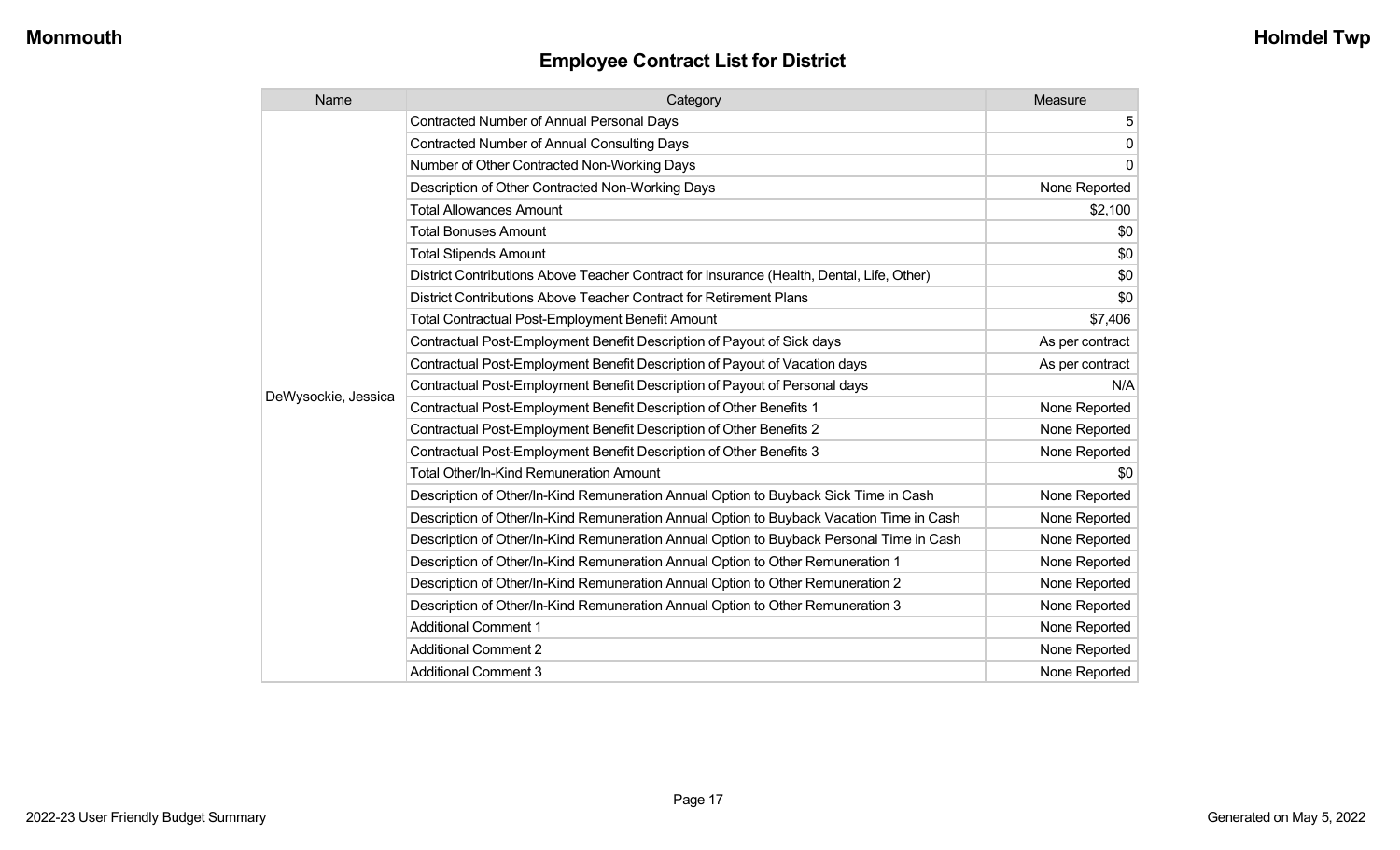| Name             | Category                                                                                  | Measure                       |
|------------------|-------------------------------------------------------------------------------------------|-------------------------------|
|                  | <b>Job Title</b>                                                                          | Information Technology        |
|                  | Job Title II                                                                              | <b>Director of Technology</b> |
|                  | <b>Base Annual Salary Amount</b>                                                          | \$154,470                     |
|                  | Full-Time Equivalent (FTE)                                                                | 1.0                           |
|                  | <b>Shared with Another District?</b>                                                      | N                             |
|                  | <b>Shared County</b>                                                                      | None Reported                 |
|                  | <b>Shared District</b>                                                                    | None Reported                 |
|                  | <b>Job Title Other District</b>                                                           | None Reported                 |
|                  | Member of Collective Bargaining Unit (CBU)?                                               | N                             |
|                  | <b>Beginning Date of Contract</b>                                                         | 07/01/21                      |
|                  | <b>End Date of Contract</b>                                                               | 06/30/22                      |
|                  | <b>Contracted Number of Annual Work Days</b>                                              | 260                           |
|                  | <b>Contracted Number of Annual Vacation Days</b>                                          | 20                            |
|                  | <b>Contracted Number of Annual Sick Days</b>                                              | 12                            |
| Gattini, Anthony | <b>Contracted Number of Annual Personal Days</b>                                          | 5                             |
|                  | <b>Contracted Number of Annual Consulting Days</b>                                        | 0                             |
|                  | Number of Other Contracted Non-Working Days                                               | $\Omega$                      |
|                  | Description of Other Contracted Non-Working Days                                          | None Reported                 |
|                  | <b>Total Allowances Amount</b>                                                            | \$2,100                       |
|                  | <b>Total Bonuses Amount</b>                                                               | \$0                           |
|                  | <b>Total Stipends Amount</b>                                                              | \$0                           |
|                  | District Contributions Above Teacher Contract for Insurance (Health, Dental, Life, Other) | \$0                           |
|                  | District Contributions Above Teacher Contract for Retirement Plans                        | \$0                           |
|                  | <b>Total Contractual Post-Employment Benefit Amount</b>                                   | \$38,765                      |
|                  | Contractual Post-Employment Benefit Description of Payout of Sick days                    | As per contract               |
|                  | Contractual Post-Employment Benefit Description of Payout of Vacation days                | As per contract               |
|                  | Contractual Post-Employment Benefit Description of Payout of Personal days                | N/A                           |
|                  | Contractual Post-Employment Benefit Description of Other Benefits 1                       | None Reported                 |
|                  | Contractual Post-Employment Benefit Description of Other Benefits 2                       | None Reported                 |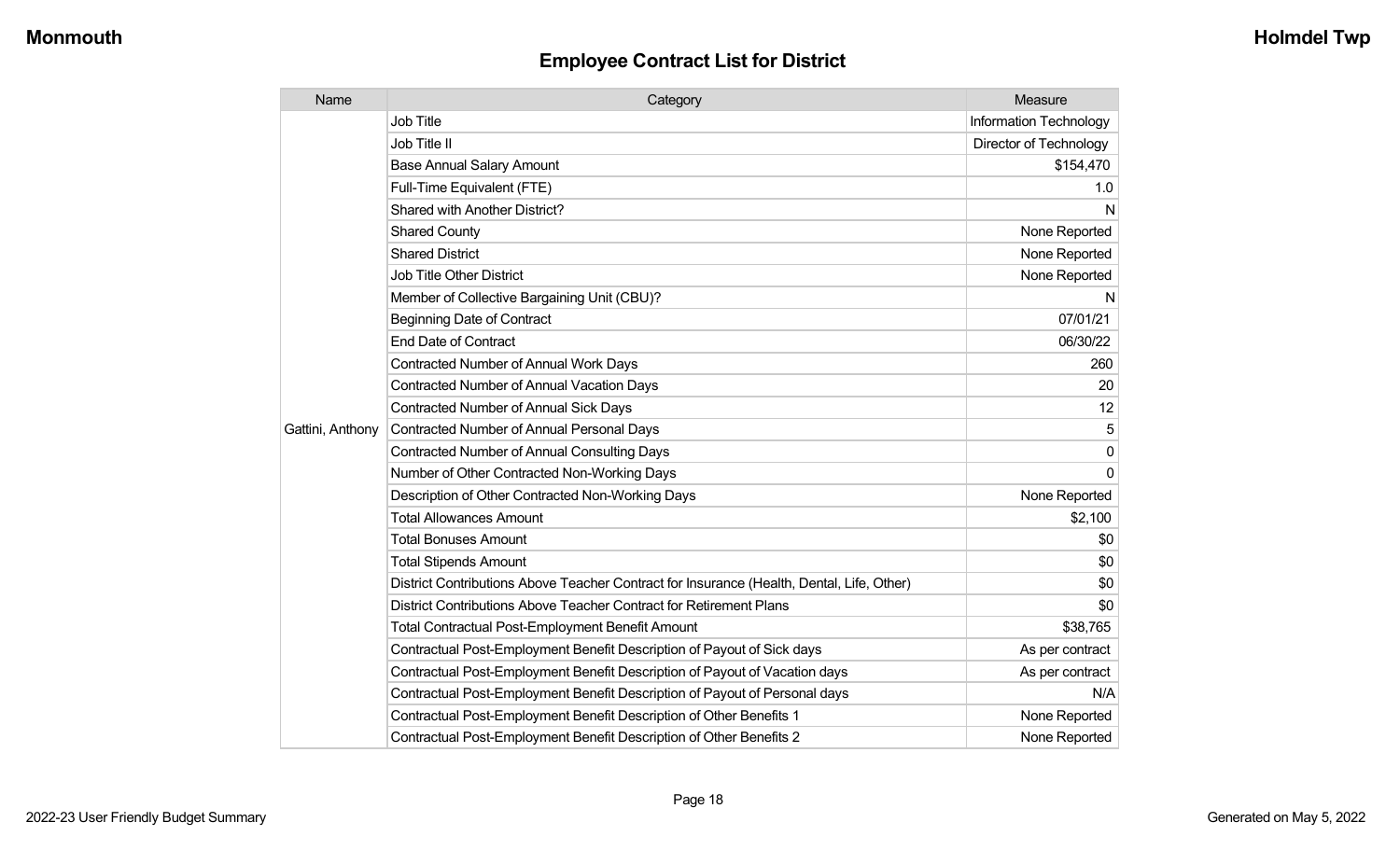| Name             | Category                                                                                 | Measure                      |
|------------------|------------------------------------------------------------------------------------------|------------------------------|
|                  | Contractual Post-Employment Benefit Description of Other Benefits 3                      | None Reported                |
|                  | Total Other/In-Kind Remuneration Amount                                                  | \$0                          |
|                  | Description of Other/In-Kind Remuneration Annual Option to Buyback Sick Time in Cash     | None Reported                |
|                  | Description of Other/In-Kind Remuneration Annual Option to Buyback Vacation Time in Cash | None Reported                |
|                  | Description of Other/In-Kind Remuneration Annual Option to Buyback Personal Time in Cash | None Reported                |
| Gattini, Anthony | Description of Other/In-Kind Remuneration Annual Option to Other Remuneration 1          | None Reported                |
|                  | Description of Other/In-Kind Remuneration Annual Option to Other Remuneration 2          | None Reported                |
|                  | Description of Other/In-Kind Remuneration Annual Option to Other Remuneration 3          | None Reported                |
|                  | <b>Additional Comment 1</b>                                                              | None Reported                |
|                  | <b>Additional Comment 2</b>                                                              | None Reported                |
|                  | <b>Additional Comment 3</b>                                                              | None Reported                |
|                  | <b>Job Title</b>                                                                         | Other                        |
|                  | Job Title II                                                                             | <b>Acting Superintendent</b> |
|                  | <b>Base Annual Salary Amount</b>                                                         | \$168,788                    |
|                  | Full-Time Equivalent (FTE)                                                               | 1.0                          |
|                  | <b>Shared with Another District?</b>                                                     |                              |
|                  | <b>Shared County</b>                                                                     | None Reported                |
|                  | <b>Shared District</b>                                                                   | None Reported                |
|                  | <b>Job Title Other District</b>                                                          | None Reported                |
|                  | Member of Collective Bargaining Unit (CBU)?                                              |                              |
| Howard, Arthur   | <b>Beginning Date of Contract</b>                                                        | 01/05/22                     |
|                  | <b>End Date of Contract</b>                                                              | 03/18/22                     |
|                  | Contracted Number of Annual Work Days                                                    | 260                          |
|                  | <b>Contracted Number of Annual Vacation Days</b>                                         | 20                           |
|                  | <b>Contracted Number of Annual Sick Days</b>                                             | 12                           |
|                  | Contracted Number of Annual Personal Days                                                | 4                            |
|                  | <b>Contracted Number of Annual Consulting Days</b>                                       | $\mathbf 0$                  |
|                  | Number of Other Contracted Non-Working Days                                              | $\Omega$                     |
|                  | Description of Other Contracted Non-Working Days                                         | None Reported                |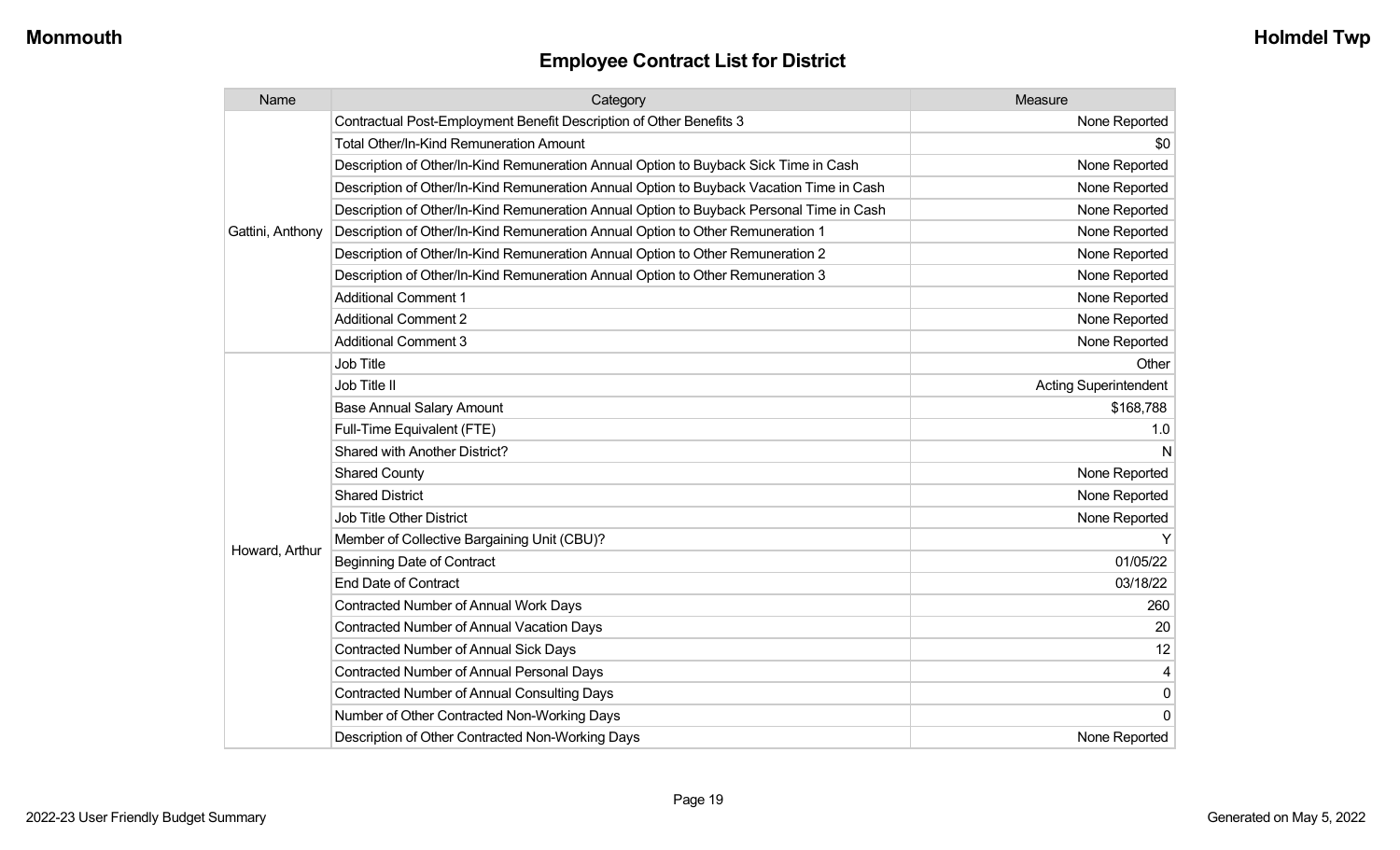| Name           | Category                                                                                  | Measure                                 |
|----------------|-------------------------------------------------------------------------------------------|-----------------------------------------|
|                | <b>Total Allowances Amount</b>                                                            | \$0                                     |
|                | <b>Total Bonuses Amount</b>                                                               | \$0                                     |
|                | <b>Total Stipends Amount</b>                                                              | \$0                                     |
|                | District Contributions Above Teacher Contract for Insurance (Health, Dental, Life, Other) | \$0                                     |
|                | District Contributions Above Teacher Contract for Retirement Plans                        | \$0                                     |
|                | <b>Total Contractual Post-Employment Benefit Amount</b>                                   | \$29,282                                |
|                | Contractual Post-Employment Benefit Description of Payout of Sick days                    | As per contract                         |
|                | Contractual Post-Employment Benefit Description of Payout of Vacation days                | As per contract                         |
|                | Contractual Post-Employment Benefit Description of Payout of Personal days                | N/A                                     |
|                | Contractual Post-Employment Benefit Description of Other Benefits 1                       | None Reported                           |
|                | Contractual Post-Employment Benefit Description of Other Benefits 2                       | None Reported                           |
| Howard, Arthur | Contractual Post-Employment Benefit Description of Other Benefits 3                       | None Reported                           |
|                | <b>Total Other/In-Kind Remuneration Amount</b>                                            | \$0                                     |
|                | Description of Other/In-Kind Remuneration Annual Option to Buyback Sick Time in Cash      | None Reported                           |
|                | Description of Other/In-Kind Remuneration Annual Option to Buyback Vacation Time in Cash  | None Reported                           |
|                | Description of Other/In-Kind Remuneration Annual Option to Buyback Personal Time in Cash  | None Reported                           |
|                | Description of Other/In-Kind Remuneration Annual Option to Other Remuneration 1           | None Reported                           |
|                | Description of Other/In-Kind Remuneration Annual Option to Other Remuneration 2           | None Reported                           |
|                | Description of Other/In-Kind Remuneration Annual Option to Other Remuneration 3           | None Reported                           |
|                | <b>Additional Comment 1</b>                                                               | None Reported                           |
|                | <b>Additional Comment 2</b>                                                               | None Reported                           |
|                | <b>Additional Comment 3</b>                                                               | None Reported                           |
|                | <b>Job Title</b>                                                                          | Coordinator/Director/Manager/Supervisor |
| Jaume, Elena   | Job Title II                                                                              | Human Resources Manager                 |
|                | <b>Base Annual Salary Amount</b>                                                          | \$83,960                                |
|                | Full-Time Equivalent (FTE)                                                                | 1.0                                     |
|                | Shared with Another District?                                                             | N                                       |
|                | <b>Shared County</b>                                                                      | None Reported                           |
|                | <b>Shared District</b>                                                                    | None Reported                           |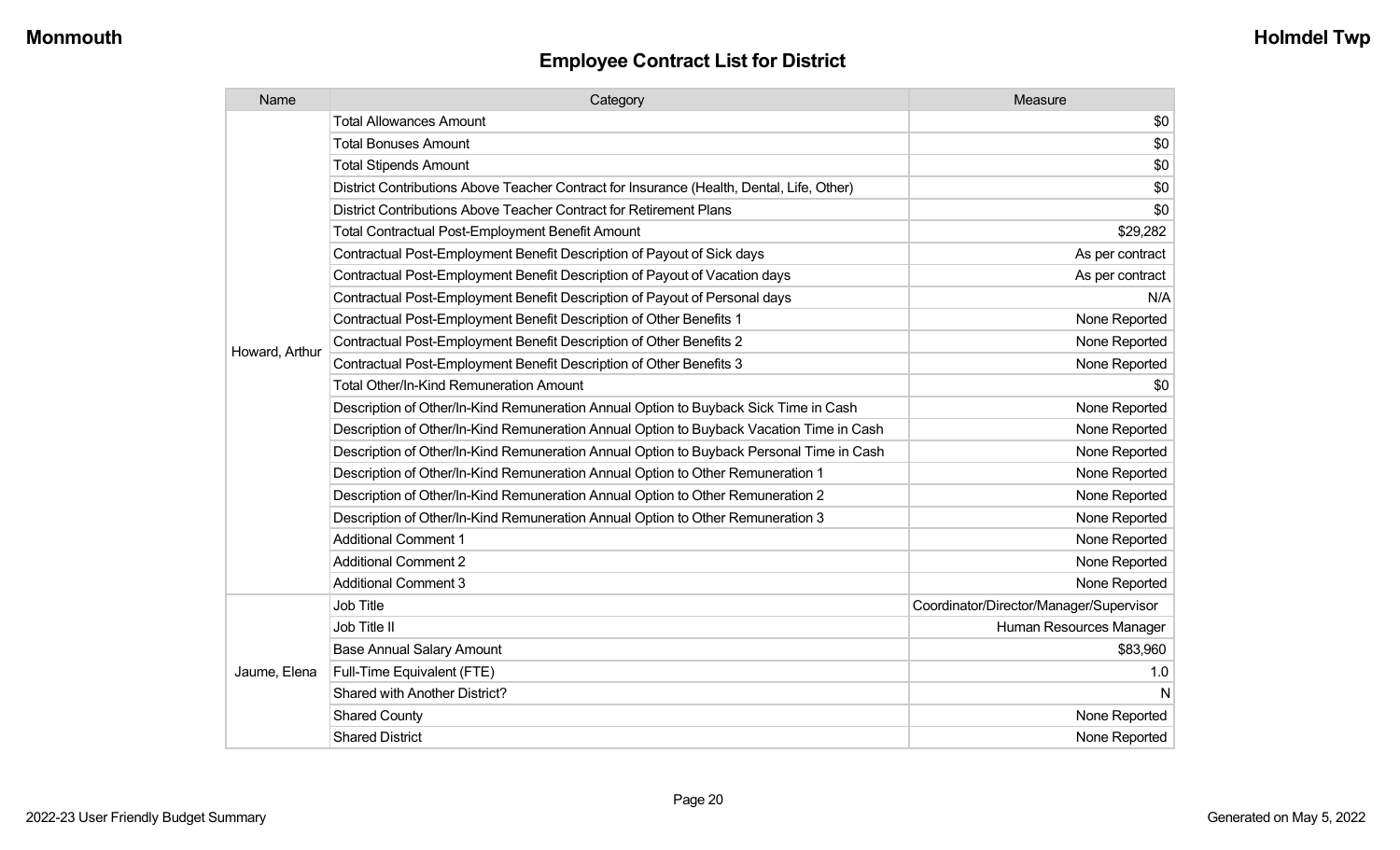| Name         | Category                                                                                  | Measure         |
|--------------|-------------------------------------------------------------------------------------------|-----------------|
|              | <b>Job Title Other District</b>                                                           | None Reported   |
|              | Member of Collective Bargaining Unit (CBU)?                                               | N               |
|              | <b>Beginning Date of Contract</b>                                                         | 07/01/21        |
|              | <b>End Date of Contract</b>                                                               | 06/30/22        |
|              | Contracted Number of Annual Work Days                                                     | 260             |
|              | <b>Contracted Number of Annual Vacation Days</b>                                          | 20              |
|              | <b>Contracted Number of Annual Sick Days</b>                                              | 12              |
|              | <b>Contracted Number of Annual Personal Days</b>                                          | 5               |
|              | Contracted Number of Annual Consulting Days                                               | 0               |
|              | Number of Other Contracted Non-Working Days                                               | 0               |
|              | Description of Other Contracted Non-Working Days                                          | None Reported   |
|              | <b>Total Allowances Amount</b>                                                            | \$2,304         |
|              | <b>Total Bonuses Amount</b>                                                               | \$0             |
|              | <b>Total Stipends Amount</b>                                                              | \$0             |
| Jaume, Elena | District Contributions Above Teacher Contract for Insurance (Health, Dental, Life, Other) | \$0             |
|              | District Contributions Above Teacher Contract for Retirement Plans                        | \$0             |
|              | <b>Total Contractual Post-Employment Benefit Amount</b>                                   | \$26,948        |
|              | Contractual Post-Employment Benefit Description of Payout of Sick days                    | As per contract |
|              | Contractual Post-Employment Benefit Description of Payout of Vacation days                | As per contract |
|              | Contractual Post-Employment Benefit Description of Payout of Personal days                | N/A             |
|              | Contractual Post-Employment Benefit Description of Other Benefits 1                       | None Reported   |
|              | Contractual Post-Employment Benefit Description of Other Benefits 2                       | None Reported   |
|              | Contractual Post-Employment Benefit Description of Other Benefits 3                       | None Reported   |
|              | <b>Total Other/In-Kind Remuneration Amount</b>                                            | \$0             |
|              | Description of Other/In-Kind Remuneration Annual Option to Buyback Sick Time in Cash      | None Reported   |
|              | Description of Other/In-Kind Remuneration Annual Option to Buyback Vacation Time in Cash  | None Reported   |
|              | Description of Other/In-Kind Remuneration Annual Option to Buyback Personal Time in Cash  | None Reported   |
|              | Description of Other/In-Kind Remuneration Annual Option to Other Remuneration 1           | None Reported   |
|              | Description of Other/In-Kind Remuneration Annual Option to Other Remuneration 2           | None Reported   |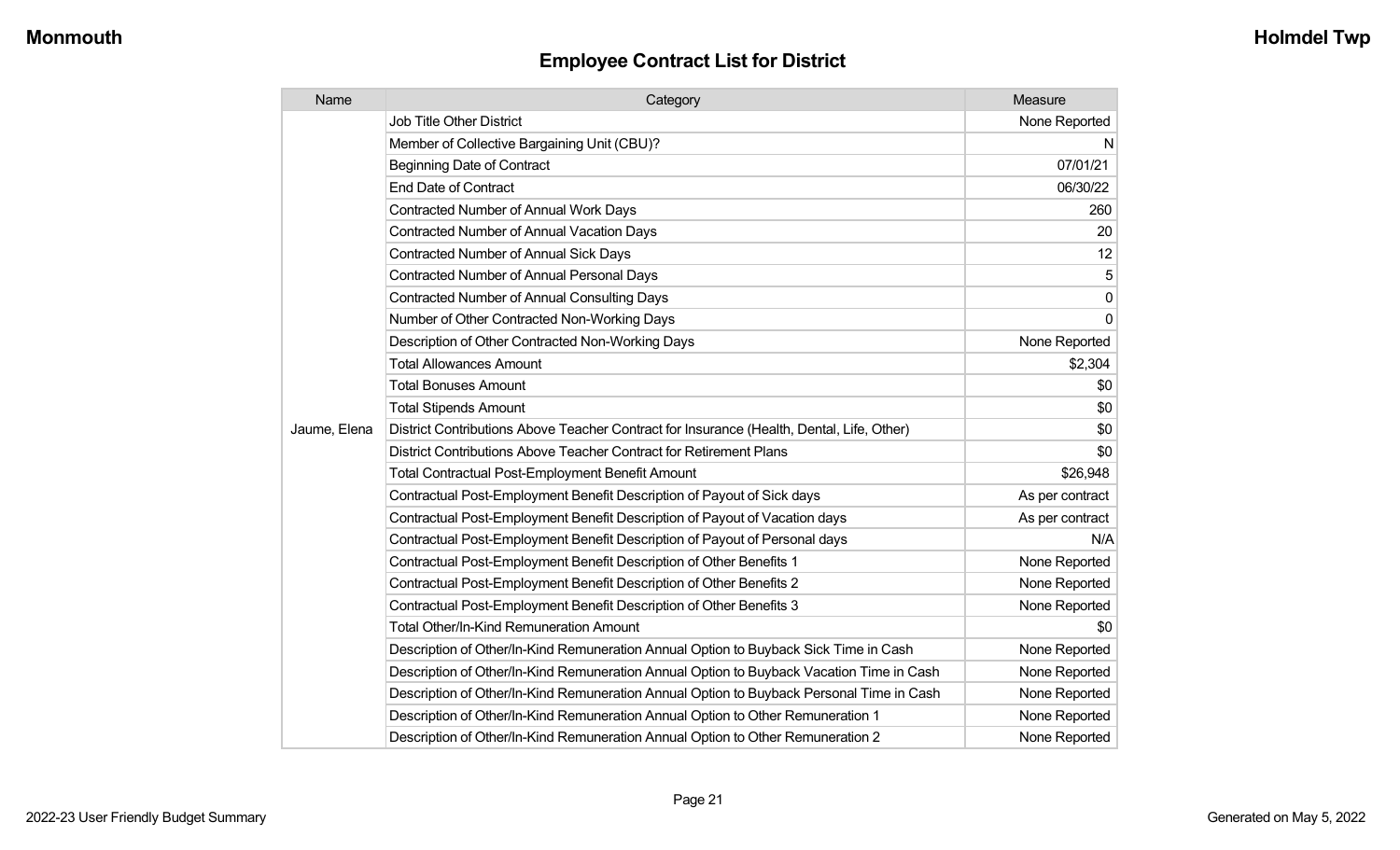| Name             | Category                                                                                  | Measure                |
|------------------|-------------------------------------------------------------------------------------------|------------------------|
| Jaume, Elena     | Description of Other/In-Kind Remuneration Annual Option to Other Remuneration 3           | None Reported          |
|                  | <b>Additional Comment 1</b>                                                               | None Reported          |
|                  | <b>Additional Comment 2</b>                                                               | None Reported          |
|                  | <b>Additional Comment 3</b>                                                               | None Reported          |
|                  | <b>Job Title</b>                                                                          | Information Technology |
|                  | Job Title II                                                                              | Network Engineer       |
|                  | <b>Base Annual Salary Amount</b>                                                          | \$110,292              |
|                  | Full-Time Equivalent (FTE)                                                                | 1.0                    |
|                  | <b>Shared with Another District?</b>                                                      | N                      |
|                  | <b>Shared County</b>                                                                      | None Reported          |
|                  | <b>Shared District</b>                                                                    | None Reported          |
|                  | <b>Job Title Other District</b>                                                           | None Reported          |
|                  | Member of Collective Bargaining Unit (CBU)?                                               | N                      |
|                  | <b>Beginning Date of Contract</b>                                                         | 07/01/21               |
|                  | <b>End Date of Contract</b>                                                               | 06/30/22               |
|                  | Contracted Number of Annual Work Days                                                     | 260                    |
| Lelivelt, Steven | <b>Contracted Number of Annual Vacation Days</b>                                          | 20                     |
|                  | <b>Contracted Number of Annual Sick Days</b>                                              | 12                     |
|                  | <b>Contracted Number of Annual Personal Days</b>                                          | 5                      |
|                  | <b>Contracted Number of Annual Consulting Days</b>                                        | 0                      |
|                  | Number of Other Contracted Non-Working Days                                               | $\Omega$               |
|                  | Description of Other Contracted Non-Working Days                                          | None Reported          |
|                  | <b>Total Allowances Amount</b>                                                            | \$1,860                |
|                  | <b>Total Bonuses Amount</b>                                                               | \$0                    |
|                  | <b>Total Stipends Amount</b>                                                              | \$0                    |
|                  | District Contributions Above Teacher Contract for Insurance (Health, Dental, Life, Other) | \$0                    |
|                  | District Contributions Above Teacher Contract for Retirement Plans                        | \$0                    |
|                  | <b>Total Contractual Post-Employment Benefit Amount</b>                                   | \$31,968               |
|                  | Contractual Post-Employment Benefit Description of Payout of Sick days                    | As per contract        |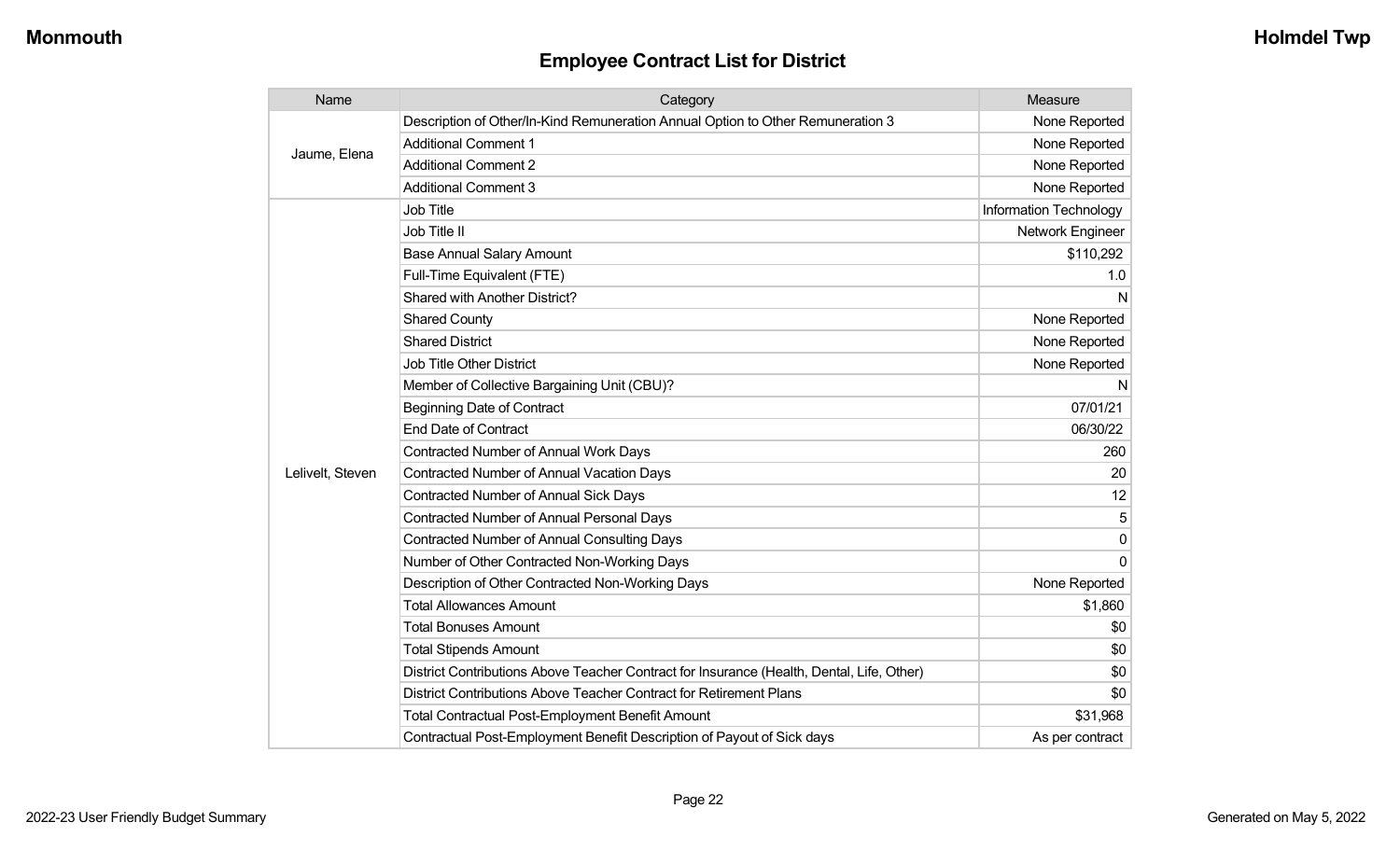| Name                 | Category                                                                                 | Measure                       |
|----------------------|------------------------------------------------------------------------------------------|-------------------------------|
|                      | Contractual Post-Employment Benefit Description of Payout of Vacation days               | As per contract               |
|                      | Contractual Post-Employment Benefit Description of Payout of Personal days               | N/A                           |
|                      | Contractual Post-Employment Benefit Description of Other Benefits 1                      | None Reported                 |
|                      | Contractual Post-Employment Benefit Description of Other Benefits 2                      | None Reported                 |
|                      | Contractual Post-Employment Benefit Description of Other Benefits 3                      | None Reported                 |
|                      | <b>Total Other/In-Kind Remuneration Amount</b>                                           | \$0                           |
|                      | Description of Other/In-Kind Remuneration Annual Option to Buyback Sick Time in Cash     | None Reported                 |
| Lelivelt, Steven     | Description of Other/In-Kind Remuneration Annual Option to Buyback Vacation Time in Cash | None Reported                 |
|                      | Description of Other/In-Kind Remuneration Annual Option to Buyback Personal Time in Cash | None Reported                 |
|                      | Description of Other/In-Kind Remuneration Annual Option to Other Remuneration 1          | None Reported                 |
|                      | Description of Other/In-Kind Remuneration Annual Option to Other Remuneration 2          | None Reported                 |
|                      | Description of Other/In-Kind Remuneration Annual Option to Other Remuneration 3          | None Reported                 |
|                      | <b>Additional Comment 1</b>                                                              | None Reported                 |
|                      | <b>Additional Comment 2</b>                                                              | None Reported                 |
|                      | <b>Additional Comment 3</b>                                                              | None Reported                 |
|                      | Job Title                                                                                | <b>Business Administrator</b> |
|                      | Job Title II                                                                             | <b>Board Secretary</b>        |
|                      | <b>Base Annual Salary Amount</b>                                                         | \$201,913                     |
|                      | Full-Time Equivalent (FTE)                                                               | 1.0                           |
|                      | Shared with Another District?                                                            | N                             |
|                      | <b>Shared County</b>                                                                     | None Reported                 |
| Petrizzo, Michael R. | <b>Shared District</b>                                                                   | None Reported                 |
|                      | <b>Job Title Other District</b>                                                          | None Reported                 |
|                      | Member of Collective Bargaining Unit (CBU)?                                              | N.                            |
|                      | Beginning Date of Contract                                                               | 07/01/21                      |
|                      | <b>End Date of Contract</b>                                                              | 06/30/22                      |
|                      | <b>Contracted Number of Annual Work Days</b>                                             | 260                           |
|                      | <b>Contracted Number of Annual Vacation Days</b>                                         | 20                            |
|                      | Contracted Number of Annual Sick Days                                                    | 12                            |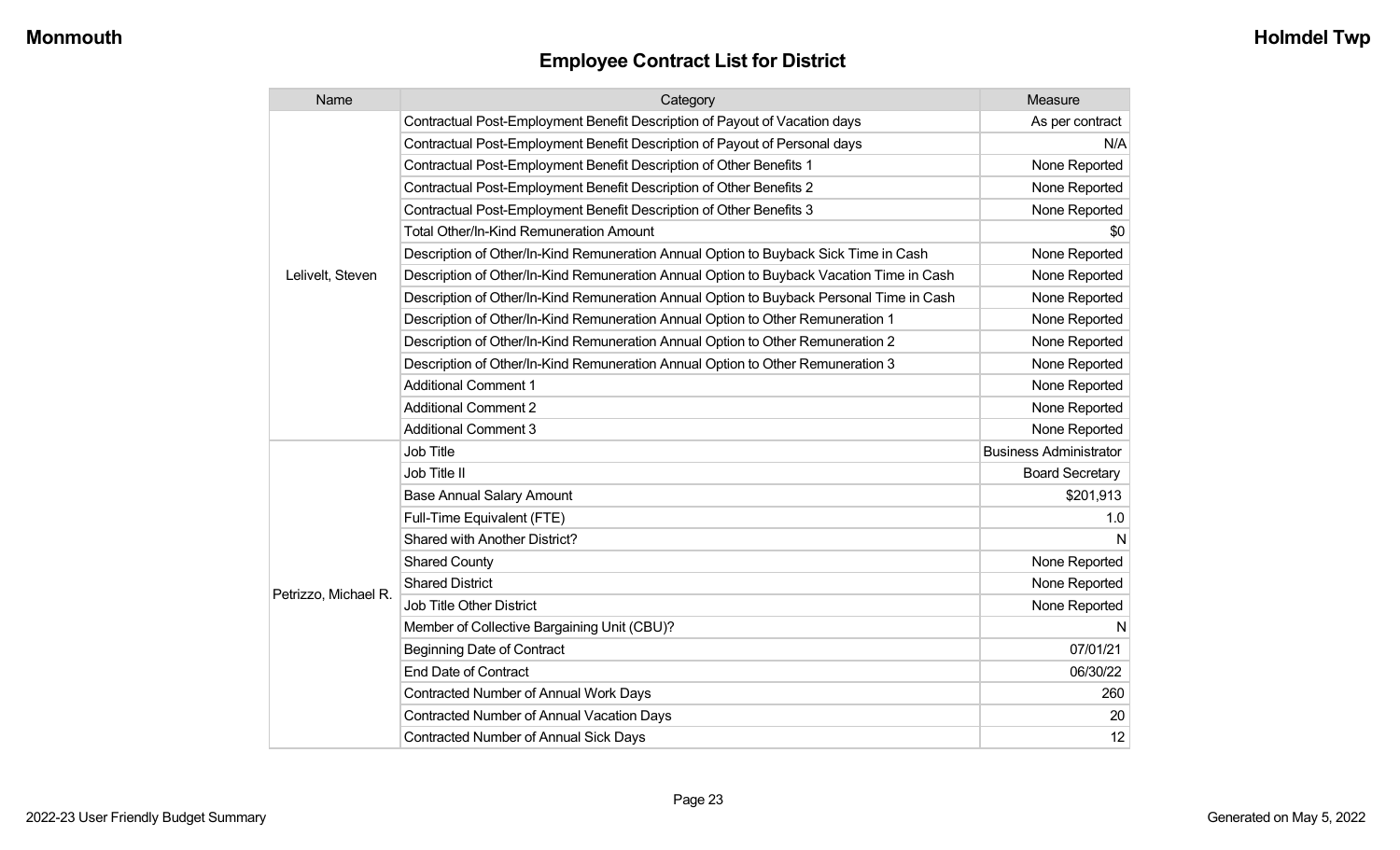| Name                 | Category                                                                                  | Measure         |
|----------------------|-------------------------------------------------------------------------------------------|-----------------|
|                      | <b>Contracted Number of Annual Personal Days</b>                                          | 5               |
|                      | <b>Contracted Number of Annual Consulting Days</b>                                        | $\mathbf 0$     |
|                      | Number of Other Contracted Non-Working Days                                               | 0               |
|                      | Description of Other Contracted Non-Working Days                                          | None Reported   |
|                      | <b>Total Allowances Amount</b>                                                            | \$5,174         |
|                      | <b>Total Bonuses Amount</b>                                                               | \$0             |
|                      | <b>Total Stipends Amount</b>                                                              | \$0             |
|                      | District Contributions Above Teacher Contract for Insurance (Health, Dental, Life, Other) | \$0             |
|                      | District Contributions Above Teacher Contract for Retirement Plans                        | \$0             |
|                      | <b>Total Contractual Post-Employment Benefit Amount</b>                                   | \$46,064        |
|                      | Contractual Post-Employment Benefit Description of Payout of Sick days                    | As per contract |
|                      | Contractual Post-Employment Benefit Description of Payout of Vacation days                | As per contract |
|                      | Contractual Post-Employment Benefit Description of Payout of Personal days                | N/A             |
| Petrizzo, Michael R. | Contractual Post-Employment Benefit Description of Other Benefits 1                       | None Reported   |
|                      | Contractual Post-Employment Benefit Description of Other Benefits 2                       | None Reported   |
|                      | Contractual Post-Employment Benefit Description of Other Benefits 3                       | None Reported   |
|                      | <b>Total Other/In-Kind Remuneration Amount</b>                                            | \$0             |
|                      | Description of Other/In-Kind Remuneration Annual Option to Buyback Sick Time in Cash      | None Reported   |
|                      | Description of Other/In-Kind Remuneration Annual Option to Buyback Vacation Time in Cash  | None Reported   |
|                      | Description of Other/In-Kind Remuneration Annual Option to Buyback Personal Time in Cash  | None Reported   |
|                      | Description of Other/In-Kind Remuneration Annual Option to Other Remuneration 1           | None Reported   |
|                      | Description of Other/In-Kind Remuneration Annual Option to Other Remuneration 2           | None Reported   |
|                      | Description of Other/In-Kind Remuneration Annual Option to Other Remuneration 3           | None Reported   |
|                      | <b>Additional Comment 1</b>                                                               | None Reported   |
|                      | <b>Additional Comment 2</b>                                                               | None Reported   |
|                      | <b>Additional Comment 3</b>                                                               | None Reported   |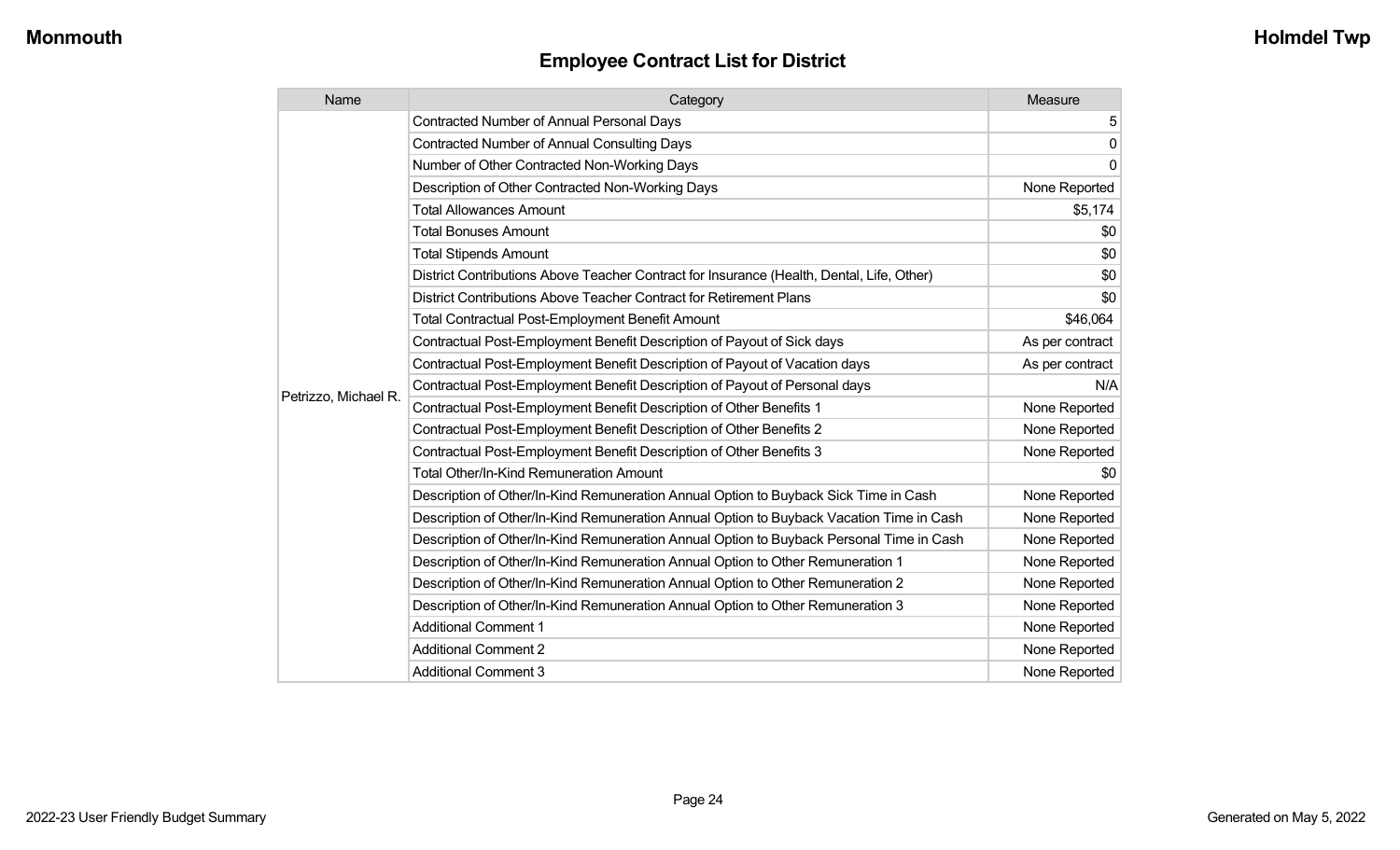| Name           | Category                                                                                  | Measure                        |
|----------------|-------------------------------------------------------------------------------------------|--------------------------------|
|                | Job Title                                                                                 | <b>Assistant Director</b>      |
|                | Job Title II                                                                              | <b>Buildings &amp; Grounds</b> |
|                | <b>Base Annual Salary Amount</b>                                                          | \$106,290                      |
|                | Full-Time Equivalent (FTE)                                                                | 1.0                            |
|                | Shared with Another District?                                                             | N                              |
|                | <b>Shared County</b>                                                                      | None Reported                  |
|                | <b>Shared District</b>                                                                    | None Reported                  |
|                | <b>Job Title Other District</b>                                                           | None Reported                  |
|                | Member of Collective Bargaining Unit (CBU)?                                               | $\mathsf{N}$                   |
|                | <b>Beginning Date of Contract</b>                                                         | 07/01/21                       |
|                | <b>End Date of Contract</b>                                                               | 06/30/22                       |
|                | <b>Contracted Number of Annual Work Days</b>                                              | 260                            |
|                | <b>Contracted Number of Annual Vacation Days</b>                                          | 15                             |
|                | <b>Contracted Number of Annual Sick Days</b>                                              | 12                             |
| Rogers, Steven | <b>Contracted Number of Annual Personal Days</b>                                          | $\mathbf 5$                    |
|                | <b>Contracted Number of Annual Consulting Days</b>                                        | 0                              |
|                | Number of Other Contracted Non-Working Days                                               | $\overline{0}$                 |
|                | Description of Other Contracted Non-Working Days                                          | None Reported                  |
|                | <b>Total Allowances Amount</b>                                                            | \$1,860                        |
|                | <b>Total Bonuses Amount</b>                                                               | \$0                            |
|                | <b>Total Stipends Amount</b>                                                              | \$0                            |
|                | District Contributions Above Teacher Contract for Insurance (Health, Dental, Life, Other) | \$73                           |
|                | District Contributions Above Teacher Contract for Retirement Plans                        | \$0                            |
|                | <b>Total Contractual Post-Employment Benefit Amount</b>                                   | \$27,264                       |
|                | Contractual Post-Employment Benefit Description of Payout of Sick days                    | As per contract                |
|                | Contractual Post-Employment Benefit Description of Payout of Vacation days                | As per contract                |
|                | Contractual Post-Employment Benefit Description of Payout of Personal days                | N/A                            |
|                | Contractual Post-Employment Benefit Description of Other Benefits 1                       | None Reported                  |
|                | Contractual Post-Employment Benefit Description of Other Benefits 2                       | None Reported                  |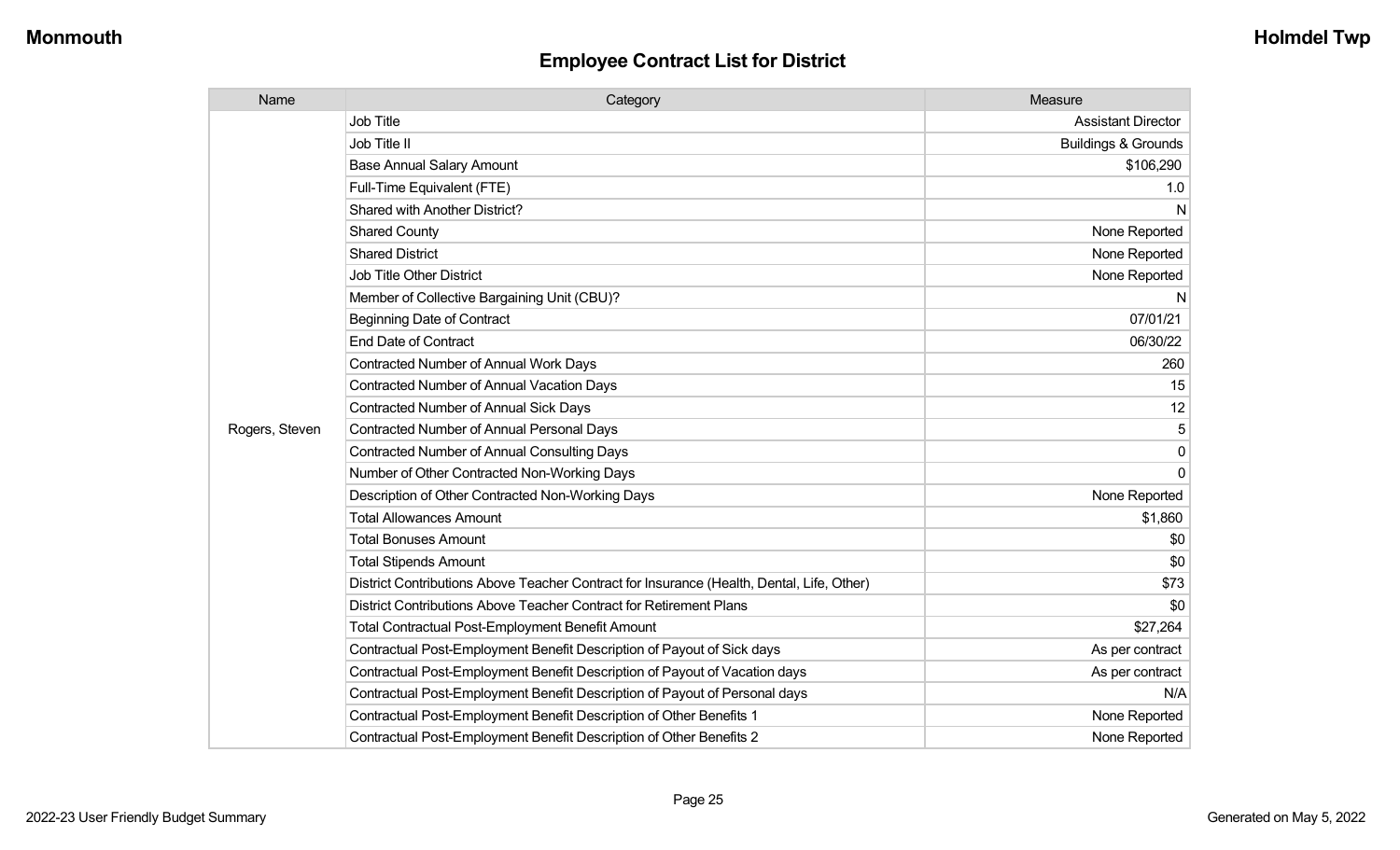| Name                | Category                                                                                 | Measure                                 |
|---------------------|------------------------------------------------------------------------------------------|-----------------------------------------|
|                     | Contractual Post-Employment Benefit Description of Other Benefits 3                      | None Reported                           |
|                     | <b>Total Other/In-Kind Remuneration Amount</b>                                           | \$0                                     |
|                     | Description of Other/In-Kind Remuneration Annual Option to Buyback Sick Time in Cash     | None Reported                           |
|                     | Description of Other/In-Kind Remuneration Annual Option to Buyback Vacation Time in Cash | None Reported                           |
|                     | Description of Other/In-Kind Remuneration Annual Option to Buyback Personal Time in Cash | None Reported                           |
| Rogers, Steven      | Description of Other/In-Kind Remuneration Annual Option to Other Remuneration 1          | None Reported                           |
|                     | Description of Other/In-Kind Remuneration Annual Option to Other Remuneration 2          | None Reported                           |
|                     | Description of Other/In-Kind Remuneration Annual Option to Other Remuneration 3          | None Reported                           |
|                     | <b>Additional Comment 1</b>                                                              | None Reported                           |
|                     | <b>Additional Comment 2</b>                                                              | None Reported                           |
|                     | <b>Additional Comment 3</b>                                                              | None Reported                           |
|                     | Job Title                                                                                | Coordinator/Director/Manager/Supervisor |
|                     | Job Title II                                                                             | Dir Buildings & Grounds                 |
|                     | <b>Base Annual Salary Amount</b>                                                         | \$127,656                               |
|                     | Full-Time Equivalent (FTE)                                                               | 1.0                                     |
|                     | <b>Shared with Another District?</b>                                                     | N                                       |
|                     | <b>Shared County</b>                                                                     | None Reported                           |
|                     | <b>Shared District</b>                                                                   | None Reported                           |
|                     | Job Title Other District                                                                 | None Reported                           |
|                     | Member of Collective Bargaining Unit (CBU)?                                              | N                                       |
| Stromsland, Kenneth | <b>Beginning Date of Contract</b>                                                        | 07/01/21                                |
|                     | <b>End Date of Contract</b>                                                              | 06/30/22                                |
|                     | <b>Contracted Number of Annual Work Days</b>                                             | 260                                     |
|                     | <b>Contracted Number of Annual Vacation Days</b>                                         | 15                                      |
|                     | <b>Contracted Number of Annual Sick Days</b>                                             | 12                                      |
|                     | <b>Contracted Number of Annual Personal Days</b>                                         | 5                                       |
|                     | <b>Contracted Number of Annual Consulting Days</b>                                       | $\pmb{0}$                               |
|                     | Number of Other Contracted Non-Working Days                                              | $\overline{0}$                          |
|                     | Description of Other Contracted Non-Working Days                                         | None Reported                           |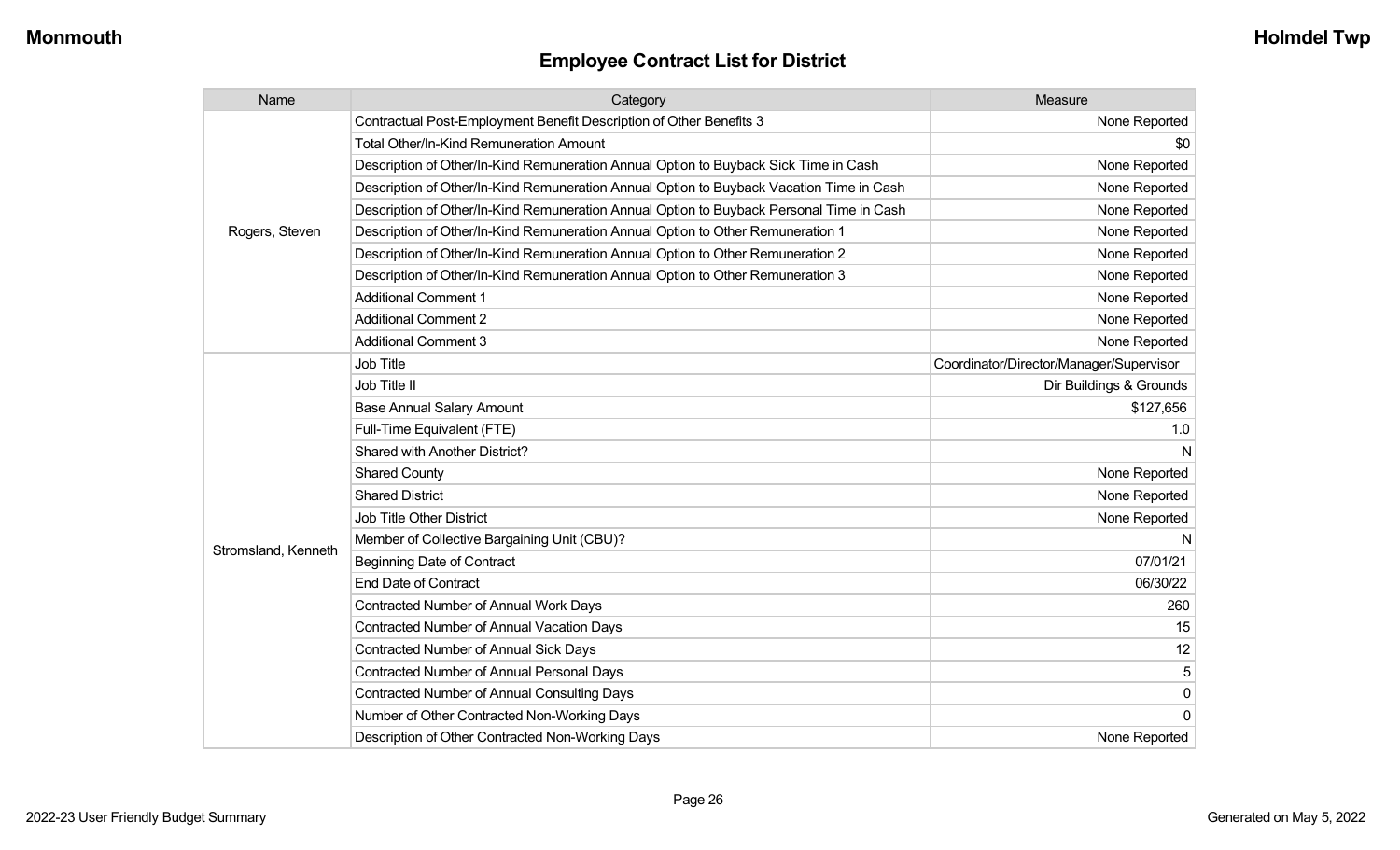| Name                 | Category                                                                                  | Measure             |
|----------------------|-------------------------------------------------------------------------------------------|---------------------|
|                      | <b>Total Allowances Amount</b>                                                            | \$2,100             |
|                      | <b>Total Bonuses Amount</b>                                                               | \$0                 |
|                      | <b>Total Stipends Amount</b>                                                              | \$0                 |
|                      | District Contributions Above Teacher Contract for Insurance (Health, Dental, Life, Other) | \$0                 |
|                      | District Contributions Above Teacher Contract for Retirement Plans                        | \$0                 |
|                      | Total Contractual Post-Employment Benefit Amount                                          | \$23,838            |
|                      | Contractual Post-Employment Benefit Description of Payout of Sick days                    | As per contract     |
|                      | Contractual Post-Employment Benefit Description of Payout of Vacation days                | As per contract     |
|                      | Contractual Post-Employment Benefit Description of Payout of Personal days                | N/A                 |
|                      | Contractual Post-Employment Benefit Description of Other Benefits 1                       | None Reported       |
|                      | Contractual Post-Employment Benefit Description of Other Benefits 2                       | None Reported       |
| Stromsland, Kenneth  | Contractual Post-Employment Benefit Description of Other Benefits 3                       | None Reported       |
|                      | Total Other/In-Kind Remuneration Amount                                                   | \$0                 |
|                      | Description of Other/In-Kind Remuneration Annual Option to Buyback Sick Time in Cash      | None Reported       |
|                      | Description of Other/In-Kind Remuneration Annual Option to Buyback Vacation Time in Cash  | None Reported       |
|                      | Description of Other/In-Kind Remuneration Annual Option to Buyback Personal Time in Cash  | None Reported       |
|                      | Description of Other/In-Kind Remuneration Annual Option to Other Remuneration 1           | None Reported       |
|                      | Description of Other/In-Kind Remuneration Annual Option to Other Remuneration 2           | None Reported       |
|                      | Description of Other/In-Kind Remuneration Annual Option to Other Remuneration 3           | None Reported       |
|                      | <b>Additional Comment 1</b>                                                               | None Reported       |
|                      | <b>Additional Comment 2</b>                                                               | None Reported       |
|                      | <b>Additional Comment 3</b>                                                               | None Reported       |
|                      | Job Title                                                                                 | Secretary           |
|                      | Job Title II                                                                              | Secretary to the BA |
|                      | <b>Base Annual Salary Amount</b>                                                          | \$76,322            |
| Zacharewich, Theresa | Full-Time Equivalent (FTE)                                                                | 1.0                 |
|                      | Shared with Another District?                                                             | N                   |
|                      | <b>Shared County</b>                                                                      | None Reported       |
|                      | <b>Shared District</b>                                                                    | None Reported       |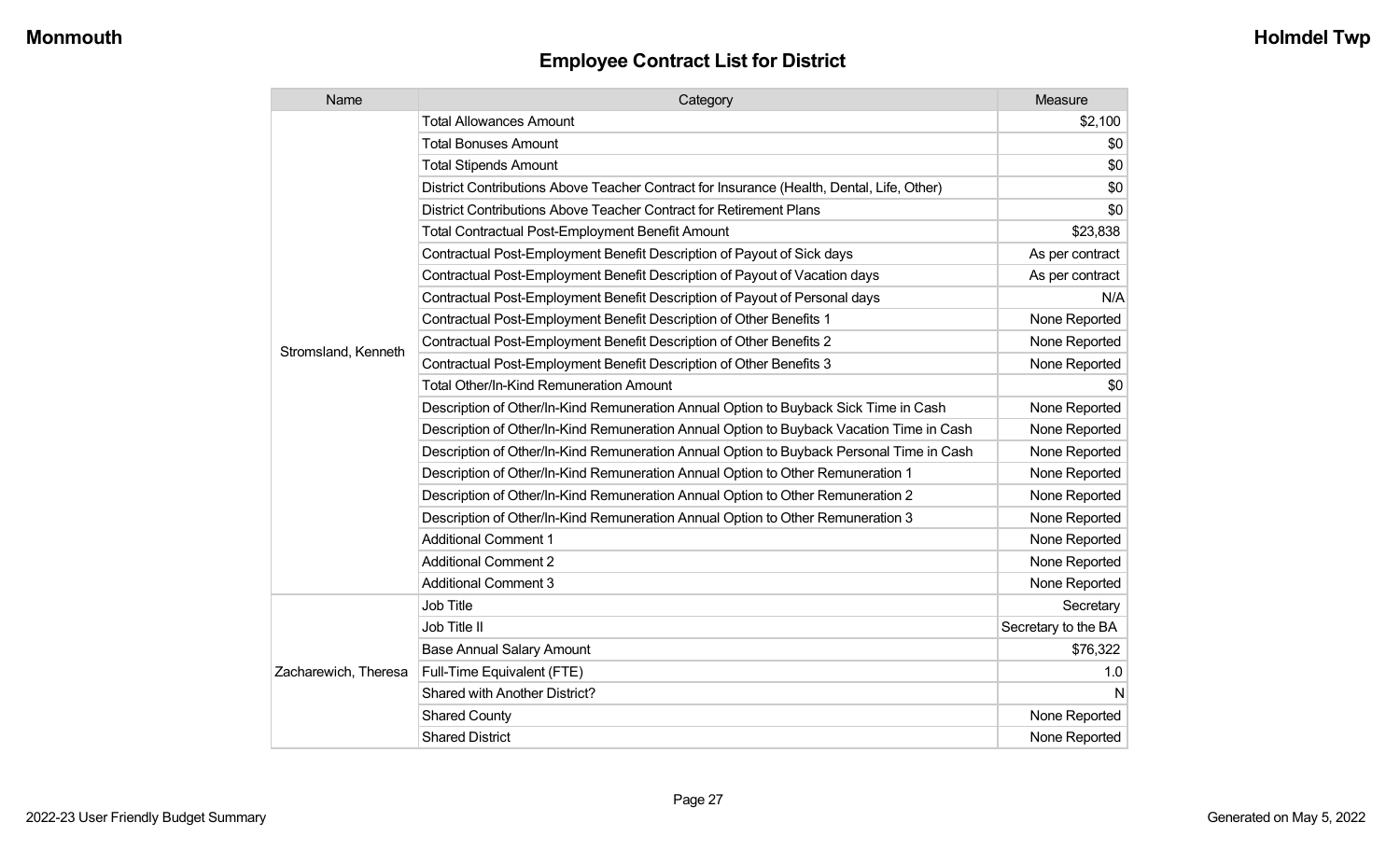| Name                 | Category                                                                                  | Measure         |
|----------------------|-------------------------------------------------------------------------------------------|-----------------|
|                      | <b>Job Title Other District</b>                                                           | None Reported   |
|                      | Member of Collective Bargaining Unit (CBU)?                                               | N               |
|                      | <b>Beginning Date of Contract</b>                                                         | 07/01/21        |
|                      | <b>End Date of Contract</b>                                                               | 06/30/22        |
|                      | Contracted Number of Annual Work Days                                                     | 260             |
|                      | Contracted Number of Annual Vacation Days                                                 | 10              |
|                      | Contracted Number of Annual Sick Days                                                     | 12              |
|                      | <b>Contracted Number of Annual Personal Days</b>                                          |                 |
|                      | <b>Contracted Number of Annual Consulting Days</b>                                        | $\mathbf 0$     |
|                      | Number of Other Contracted Non-Working Days                                               | $\Omega$        |
|                      | Description of Other Contracted Non-Working Days                                          | None Reported   |
|                      | <b>Total Allowances Amount</b>                                                            | \$0             |
|                      | <b>Total Bonuses Amount</b>                                                               | \$0             |
|                      | <b>Total Stipends Amount</b>                                                              | \$0             |
| Zacharewich, Theresa | District Contributions Above Teacher Contract for Insurance (Health, Dental, Life, Other) | \$0             |
|                      | District Contributions Above Teacher Contract for Retirement Plans                        | \$0             |
|                      | <b>Total Contractual Post-Employment Benefit Amount</b>                                   | \$1,615         |
|                      | Contractual Post-Employment Benefit Description of Payout of Sick days                    | As per contract |
|                      | Contractual Post-Employment Benefit Description of Payout of Vacation days                | As per contract |
|                      | Contractual Post-Employment Benefit Description of Payout of Personal days                | N/A             |
|                      | Contractual Post-Employment Benefit Description of Other Benefits 1                       | None Reported   |
|                      | Contractual Post-Employment Benefit Description of Other Benefits 2                       | None Reported   |
|                      | Contractual Post-Employment Benefit Description of Other Benefits 3                       | None Reported   |
|                      | Total Other/In-Kind Remuneration Amount                                                   | \$0             |
|                      | Description of Other/In-Kind Remuneration Annual Option to Buyback Sick Time in Cash      | None Reported   |
|                      | Description of Other/In-Kind Remuneration Annual Option to Buyback Vacation Time in Cash  | None Reported   |
|                      | Description of Other/In-Kind Remuneration Annual Option to Buyback Personal Time in Cash  | None Reported   |
|                      | Description of Other/In-Kind Remuneration Annual Option to Other Remuneration 1           | None Reported   |
|                      | Description of Other/In-Kind Remuneration Annual Option to Other Remuneration 2           | None Reported   |